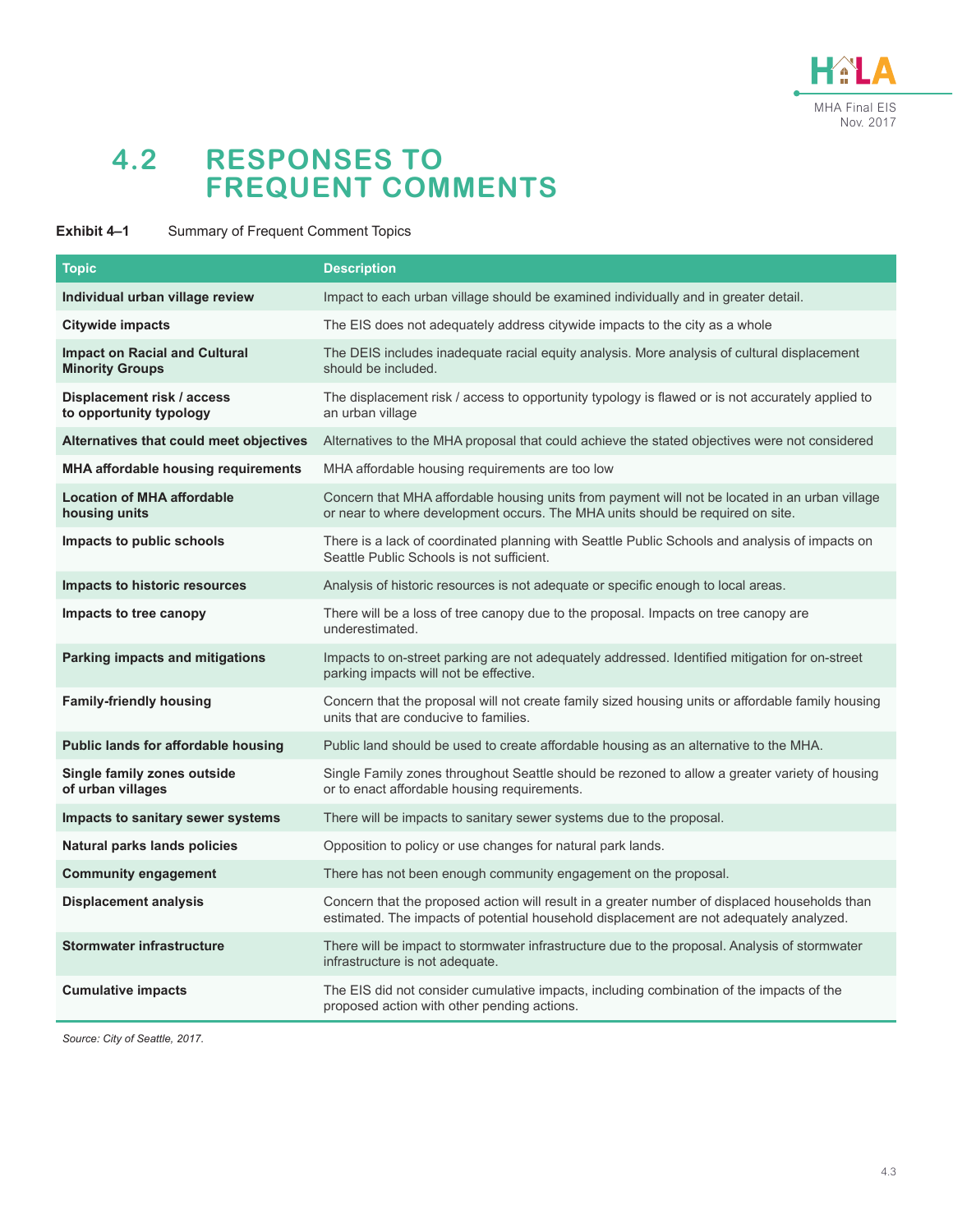

# **INDIVIDUAL URBAN VILLAGE REVIEW**

**The EIS does not recognize and examine unique features of each urban village. Each Urban Village is unique, with different housing types, cultural traditions, businesses, resources, and growth needs. Each urban village should have an individual environmental review.**

For programmatic proposals, including implementation programs like MHA, State Environmental Protection Act (SEPA) Rules require that an EIS contain only a general discussion of the impacts of alternative proposals for plans, land use designations, or implementation measures; site specific analyses are not required for individual geographic areas (WAC 197-11-442(3) and (4)). Therefore, analysis of certain impacts in the MHA DEIS is appropriate at a broader scale that does not detail impacts at a project level or sub-areas scale for some aspects.

Notwithstanding these limitations, the DEIS does contain substantial information and analysis of potential impacts to individual urban villages. Residential and commercial growth projections are estimated for each urban village individually, for example (DEIS Exhibit 2-7 and 2-8). The action alternatives provide individual maps for specific urban villages to identify MHA development capacity increases (Appendix H). Specific urban village boundary expansions are also described and analyzed for each urban village where there is potential for a boundary expansion. Potential impacts associated with these proposed changes are analyzed at the level of each affected urban village.

In addition, each urban village's demographic and physical characteristics were considered and used to classify urban villages according to their displacement risk and access to opportunity type, consistent with the 2015 Growth and Equity Analysis (See appendix A). Approaches to MHA implementation in the action alternatives also vary according to the displacement risk and access to opportunity types. However, for urban villages within the displacement and access to opportunity types, potential impacts are still evaluated specific to the urban village.

Potential impacts to each urban village are analyzed and discussed individually in Chapter 3. Depending on the element of the environment, and the intrinsic factors of the topic, a greater or lesser amount of specificity is provided for an individual urban village. Examples of analysis specific to individual villages include the following: in Section 3.1 Housing and Socioeconomics, the amount of MHA affordable performance units that would be built in each urban village is estimated (DEIS Exhibit 3.1-36); in Section 3.2 Land Use, a discussion of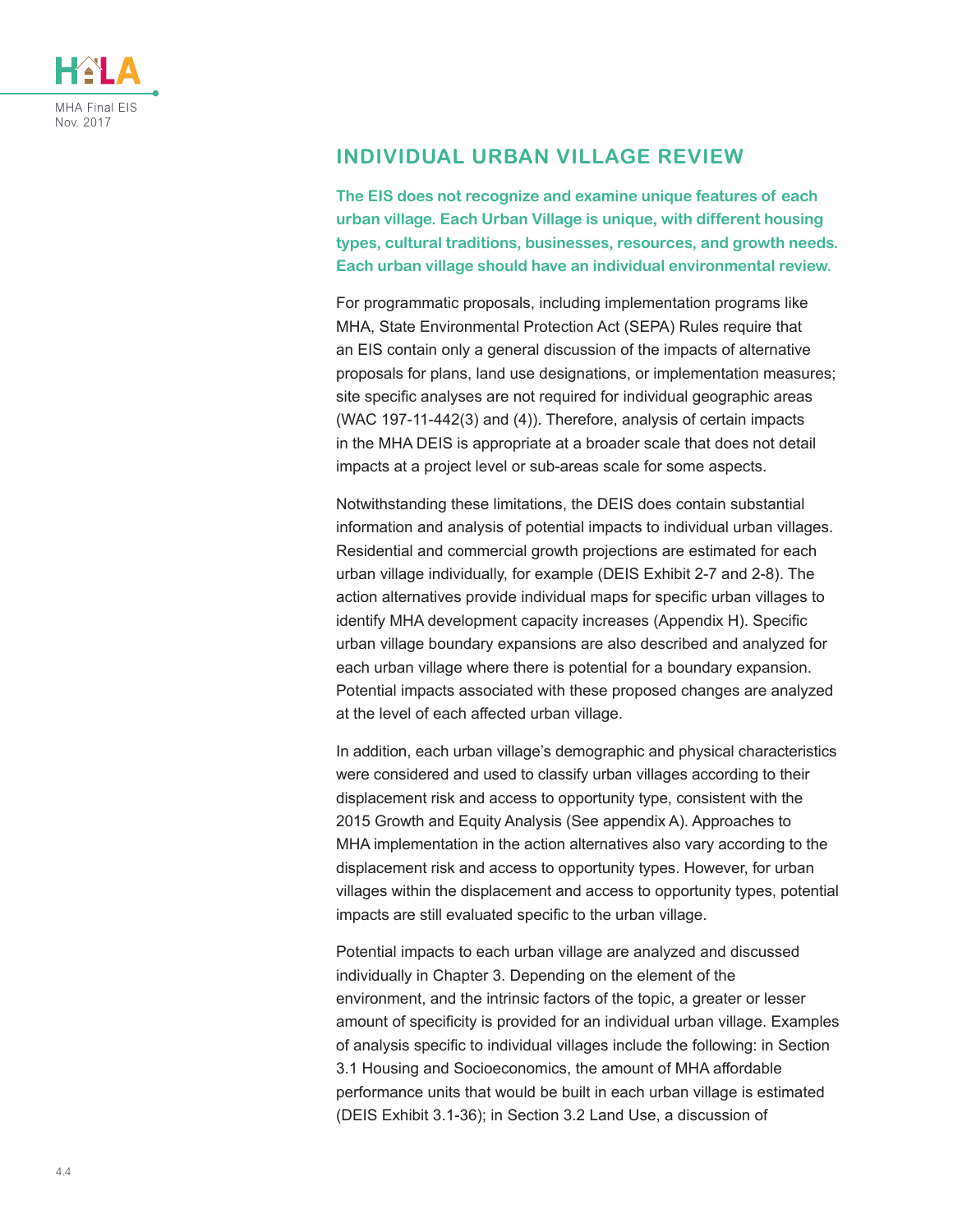

land use impacts is provided for each type of proposed zoning change, and then summarized for individual urban villages; in Section 3.3 Aesthetics, the location of higher impact (M1) and (M2) zoning changes are identified within each urban village; in Section 3.5 Historic Resources metrics of historic resources and inventories are provided for each urban village; and in Section 3.7 Open Space and Recreation, metrics about the availability of parks is provided for each urban village.

Some elements of the environment do not lend themselves as well to analysis at the urban village scale or geography. For example, transportation analysis of impacts in Section 3.4 considers impacts at specific roadway corridors, bus routes, or travel screen lines. Such analysis provides detail to specific locations that are not necessarily an urban village.

The DEIS is a programmatic environmental impact statement that uses an appropriate level of analysis to evaluate the effects of a broad proposal that may include a wide range of individual projects, and that may be implemented over a long timeframe, and/or across a large geographic area.

SEPA does not require that the City prepare separate analyses or documents for each urban village. The SEPA Rules do require that actions which are interdependent, and where one could not feasibly proceed without the other, must be evaluated in the same environmental document (WAC 197-11- 060(3)b). Proposals which are related, or similar in nature but not dependent on each other, however, may be evaluated in the same or different documents at the lead agency's option (WAC 197-11-060(c)). For MHA, rezoning to implement MHA could occur for one or some urban villages without others; they are not interdependent pieces of the same action. Rezoning of individual urban villages to implement MHA are separate and independent and related, therefore, and the City is within its discretion to address rezoning in a single document.

#### **CITYWIDE IMPACTS**

**The DEIS does not address how the whole City will be impacted by the changes both in this DEIS and the other SEPA analyses combined.**

As discussed in DEIS Section 2.2 Planning Context, the DEIS formally adopts the Seattle 2035 Comprehensive Plan EIS from May of 2016 to provide current and relevant environmental information. This EIS builds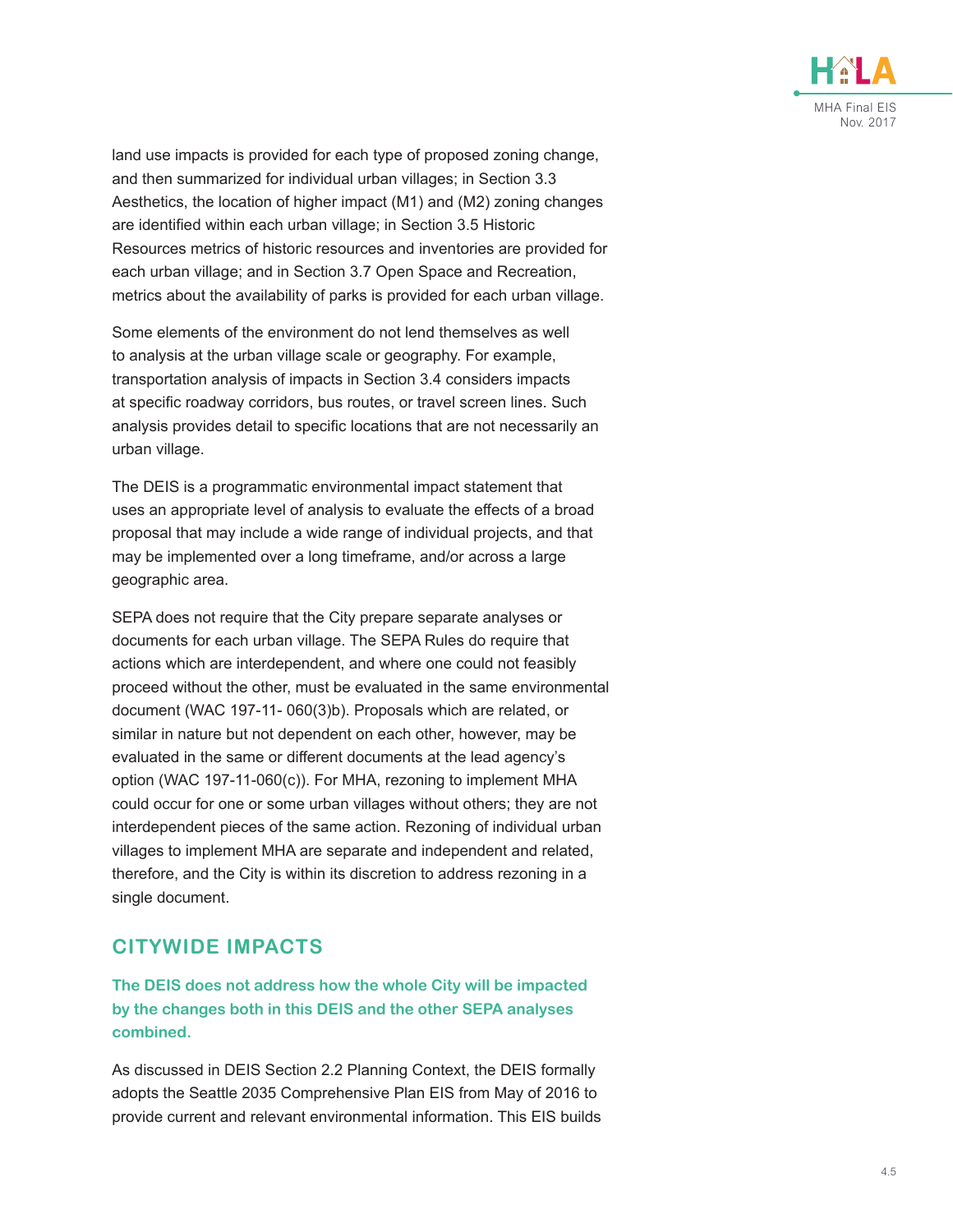

on the prior Seattle 2035 analysis, which addresses growth patterns in the city as a whole. The SEPA Rules encourage Incorporating existing environmental documents in this manner (WAC 197-11-600 and 197- 11-630), which helps to reduce unnecessary repetition in environmental documents on related actions. As noted in the DEIS, the MHA program is an implementation action that attempts to address significant housing issues that were identified in the Comprehensive Plan EIS. The Seattle 2035 Comprehensive Plan and EIS provide key context and conclusions that help to evaluate the MHA proposed action. Action Alternatives in the MHA EIS evaluate growth patterns for the city as a whole in the context of the Seattle 2035 Comprehensive Plan. Relevant conclusions of the Comprehensive Plan EIS are noted throughout the DEIS and related to the MHA alternatives.

The DEIS is focused on identifying potential impacts from MHA implementation in the study area, which is defined to include all urban villages and commercial and multi-family zoned lands that are outside of Downtown and South Lake Union, the University District, Uptown, and the designated manufacturing industrial centers. (See Chapter 2 study are map). That focus is appropriate and consistent with the scope of the MHA proposal, as required by the SEPA rules for non-project/ programmatic actions such as for plans and implementation programs (WAC 197-11-442(2) and 197-11-442(4)).

The DEIS also, however, incorporates and reflects current and relevant information about expected growth, including evaluations in existing environmental documents, in areas outside of the study area. As seen in DEIS Exhibit 2-7 Residential and Commercial Growth, for example, estimated housing and jobs are provided for the Downtown, South Lake Union, Uptown and University District urban centers, for background information to evaluate cumulative impacts form proposed action in the study area.

Where a broader perspective is relevant to identifying potential indirect and cumulative impacts of the MHA alternatives, the DEIS analyzed impacts on a citywide or systems scale, and does not limit the discussion to urban villages or commercial and multi-family zoned areas in the study area. For example, the Transportation analysis in Section 3.4 is based on a citywide computer model of traffic for the city as a whole, including areas outside of the study area and even outside of the city. Consideration of traffic patterns inside and outside the study area is needed to establish background conditions so transportation impacts from changes in the study area can be analyzed in the context of the whole city. Similarly, potential impacts from the proposed action on Parks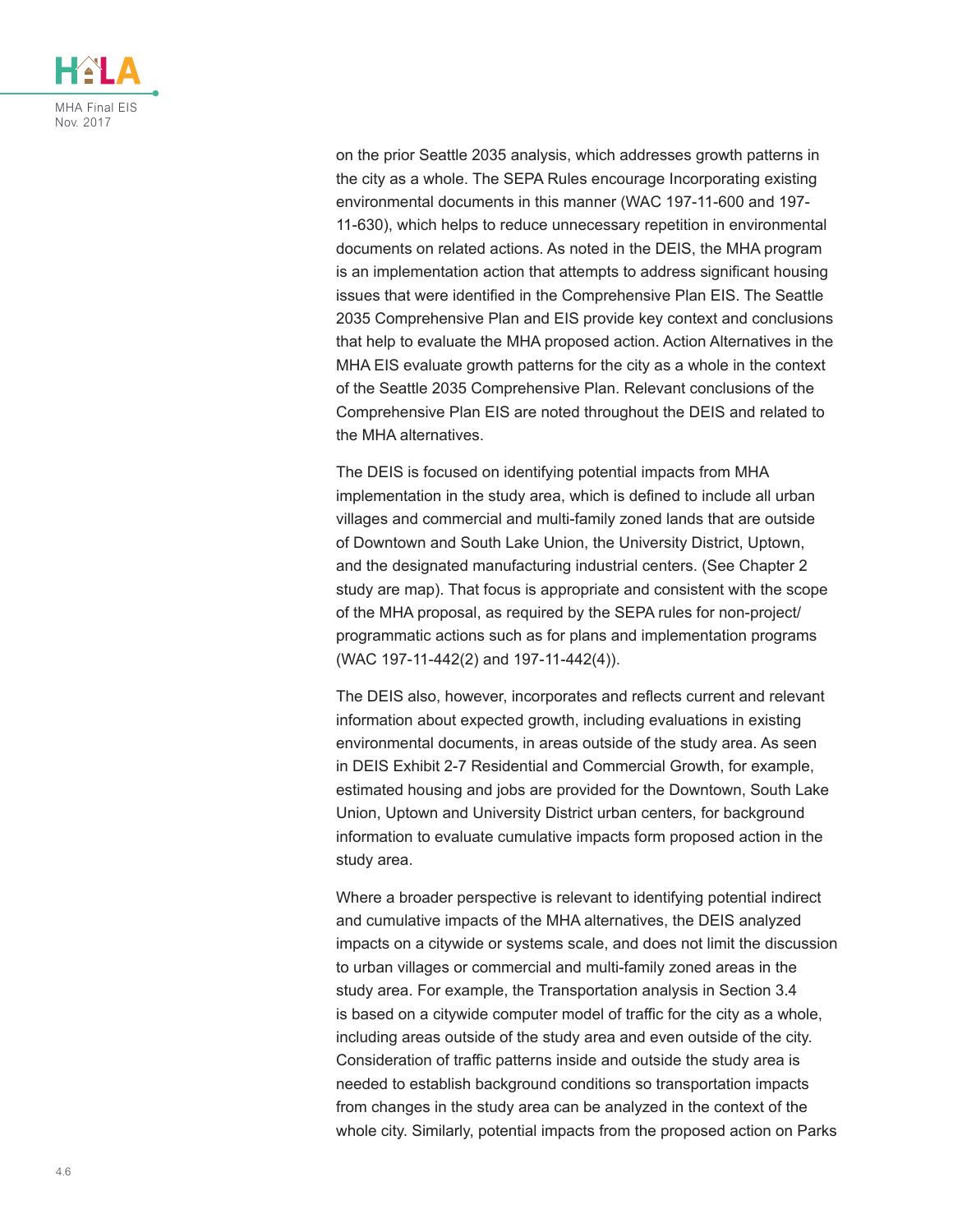

and Open Space (Section 3.7), Public Services and Utilities (Section 3.8) and other elements of the environment are analyzed relative to citywide levels of service standards, and services for the city as a whole.

#### **IMPACTS ON RACIAL AND CULTURAL MINORITY GROUPS**

**The DEIS includes inadequate racial equity analysis. The focus on household income as a predictor of displacement misses a determinant of who could be displaced. Analysis of cultural displacement and institutionalized racism in the housing market should be included.**

The FEIS expands Section 3.1 Housing and Socioeconomics to more directly address potential impacts on racial and cultural minority populations, and the displacement analysis is expanded to more fully analyze cultural displacement.

The DEIS includes analyses of racial and equity impacts and displacement, which were informed by the 2016 Growth and Equity Analysis (Appendix A). The Alternatives were structured according to urban villages' differing levels of displacement risk and access to opportunity as identified in the indices in the Growth and Equity Analysis. (See Section 2.2). The Displacement Risk Index identifies areas of Seattle where displacement of marginalized populations may be more likely. The Access to Opportunity Index identifies populations' access to certain key determinants of social, economic, and physical wellbeing. The indices are each based on a compilation of 14 demographic factors, including race, linguistic isolation, and educational attainment. (See Appendix A). By varying the approach to MHA implementation by urban villages' Displacement Risk / Access to Opportunity, the EIS provides information about how the proposed action could have greater or lesser impacts on areas of the city with marginalized communities.

The DEIS analysis of displacement includes a quantitative estimate of direct displacement of low-income households (DEIS Exhibit 3.1- 39, 3.1-40) due to demolition of housing. The DEIS analyzed impacts of economic displacement due to increases in market rate housing costs. (DEIS page 3.59, 3.60). Cultural displacement and commercial displacement impacts are discussed qualitatively (DEIS page 3.60, 3.61). The DEIS also provided race and ethnicity demographic information in the affected environment section, and summarized recent demographic changes to minority population. (DEIS pages 3.4–3.7).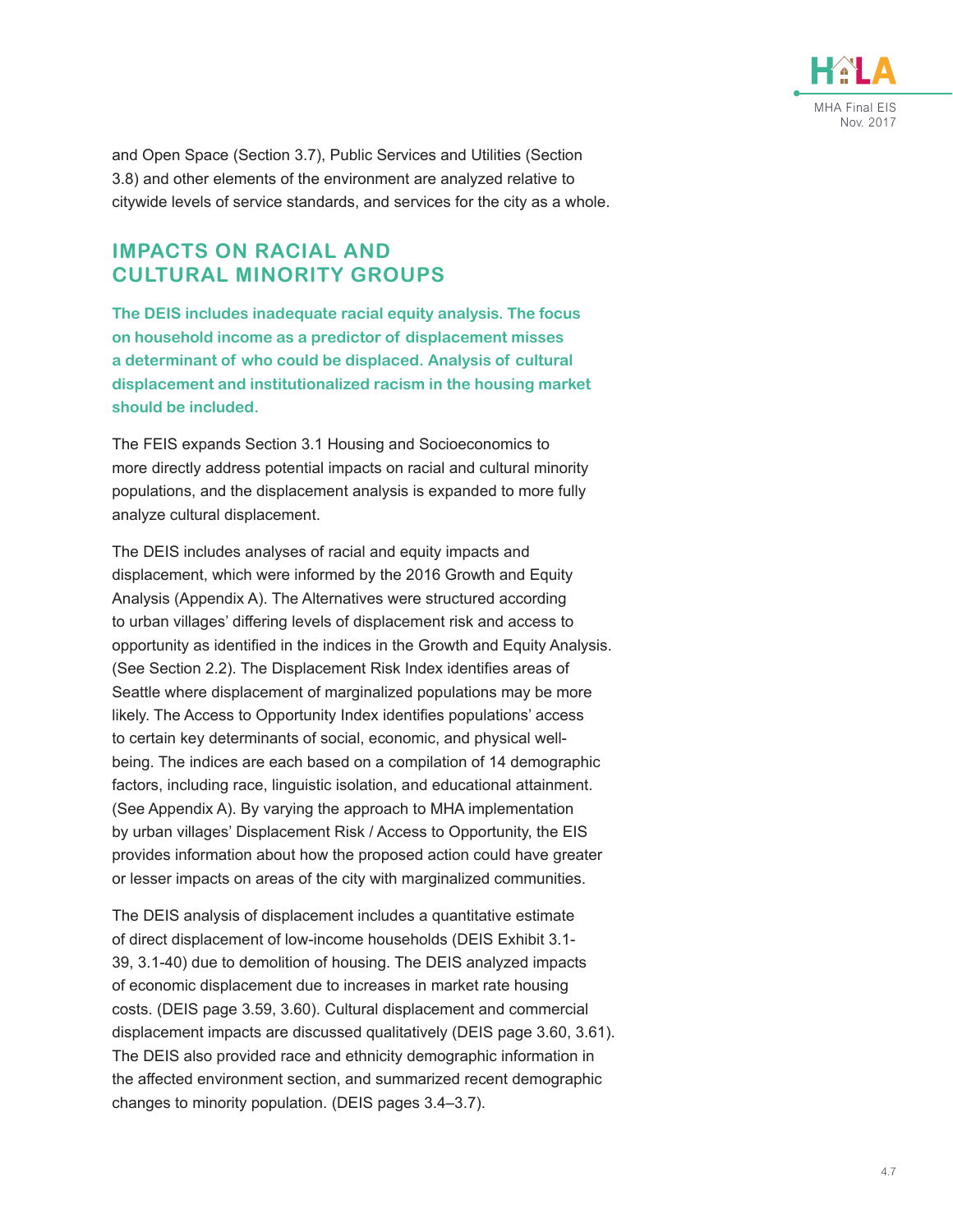

The following summarizes additional analysis and content that is added in the FEIS:

#### *Add a Historical Context Subsection*

A new narrative subsection in the Affected Environment section of Section 3.1 describes the historical patterns and practices of racial exclusion and discrimination in land use.

#### *Summarize the 2017 Assessment of Fair Housing*

A new subsection in the Affected Environment section describes and summarizes key findings from the City's 2017 Assessment of Fair Housing (AFH). It discusses how strategies to decrease segregation identified in the AFH complement but differ from the City's strategies to increase affordable housing.

#### *Add More Race-Specific Demographic Data*

Additional data specific to race is included in the Affected Environment section. The DEIS included data on topics such as household income, housing cost burden, and housing tenure, and relied on the Displacement Risk index to identify areas with marginalized population. The FEIS breaks down demographic information further by race/ethnicity subgroup. These breakdowns can support how findings in the Impacts section could disproportionately impact or benefit households of color.

#### *Identify Locations of Communities of Color More Clearly*

An expanded section in Affected Environment identifies specific neighborhoods/areas of the city with high concentration of households of color using metrics from the 2017 Assessment of Fair Housing. This information facilitates more in depth discussion of the potential impacts to communities of color in the Impacts section. While the DEIS categorized neighborhoods according to displacement risk (which includes race and other demographic factors), the additional information focuses specifically on race.

#### *Strengthen Discussion of Cultural Displacement*

An expanded subsection on cultural displacement is included in the FEIS. (Affected Environment; Impacts Common to All Alternatives; and in impacts of alternatives.) The cultural displacement section discusses cultural aspects of displacement, including how social cohesion plays an important role in location decision for members of communities of color. This includes cultural businesses, cultural hubs, and varied cultural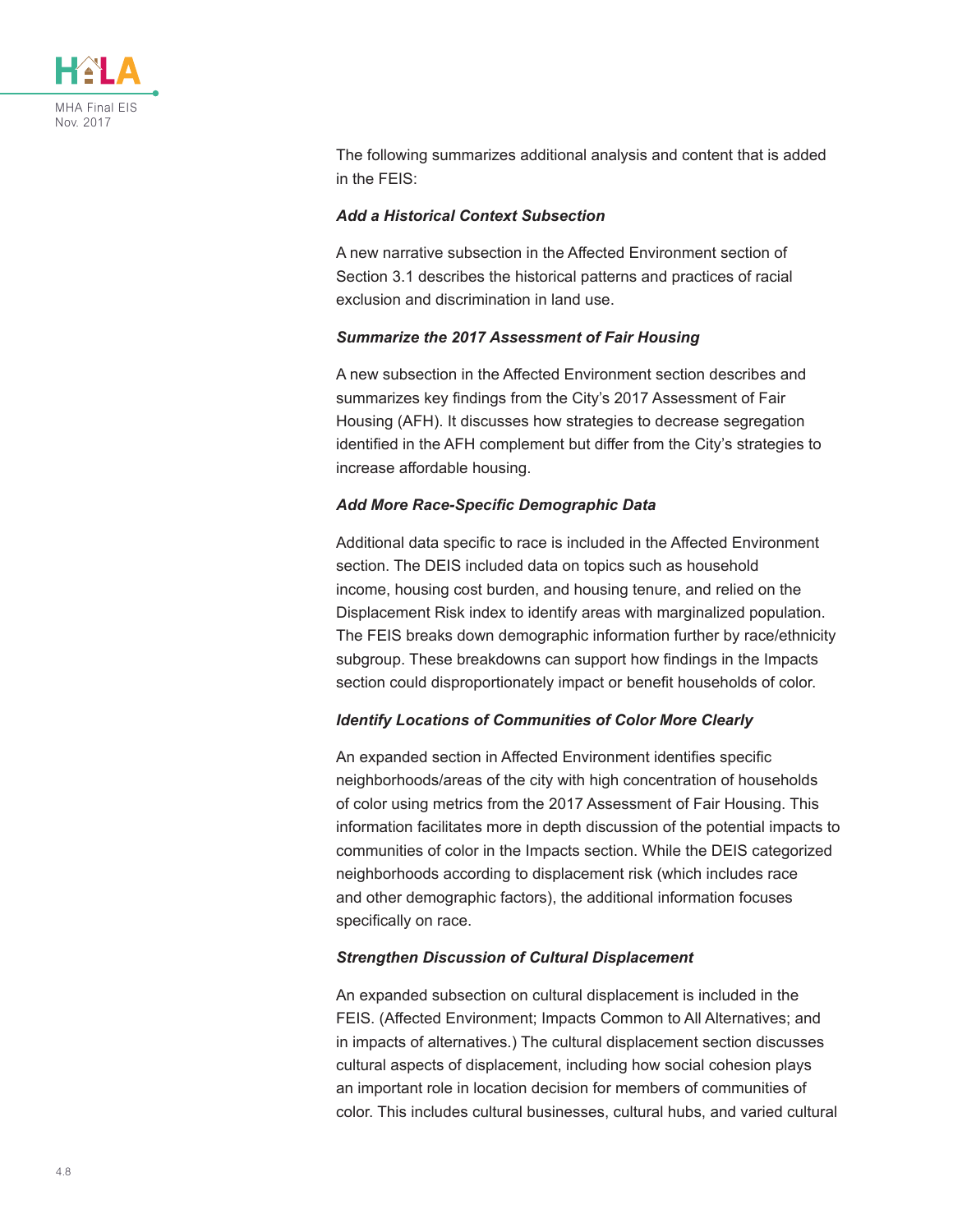

networks and supports. The discussion enhances the qualitative analysis of cultural displacement impacts.

#### *Improve and Update Analysis of Relationship between Development and Displacement*

In the economic displacement section, the DEIS analyzed Housing Development and Change in Low-Income Households (DEIS Exhibits 3.1-29–Exhibit 3.1-31 and discussion). The analysis evaluated the correlation between housing production and changes in the number of low-income households by census tract. The FEIS includes several revisions to the existing analysis, and adds additional correlation analysis focused on race instead of income:

- **Update the control for subsidized housing units:** The DEIS analysis controlled for households that received HUD assistance but not for all subsidized housing units. The FEIS accounts for a more comprehensive dataset of subsidized housing from any source to isolate the relationship of solely market-rate housing production and changes in the number of low-income households living in unsubsidized housing.
- **Update the data to use the most recent 2010–2014 ACS data:** Since the time of preparing the DEIS, the Census Bureau released new ACS data for the 2010–2014 period—one year more recent than the 2009– 2013 ACS data used in the DEIS, which is included in the FEIS.
- **Analyze the relationship between housing production and gain or loss of low-income households earning up to 80 percent of AMI:** The DEIS analyzed changes in the number low-income households earning up to 50 percent of AMI. The FEIS expands the income range of this analysis to evaluate the relationship using households earning up to 80 percent of AMI.
- **Analyze relationship between housing production and changes in the number of households of color:** An additional correlation analysis between the gain or loss of non-white households and net housing production is included in the FEIS. This analysis evaluates the relationship between net housing production and displacement of people of color.
- **Analyze the relationship between housing production and gain or loss of black/African American households:** An additional correlation analysis between the gain or loss of black/African American households and net housing production is provided in the FEIS. This analysis evaluates the relationship between housing production and displacement of black/African Americans.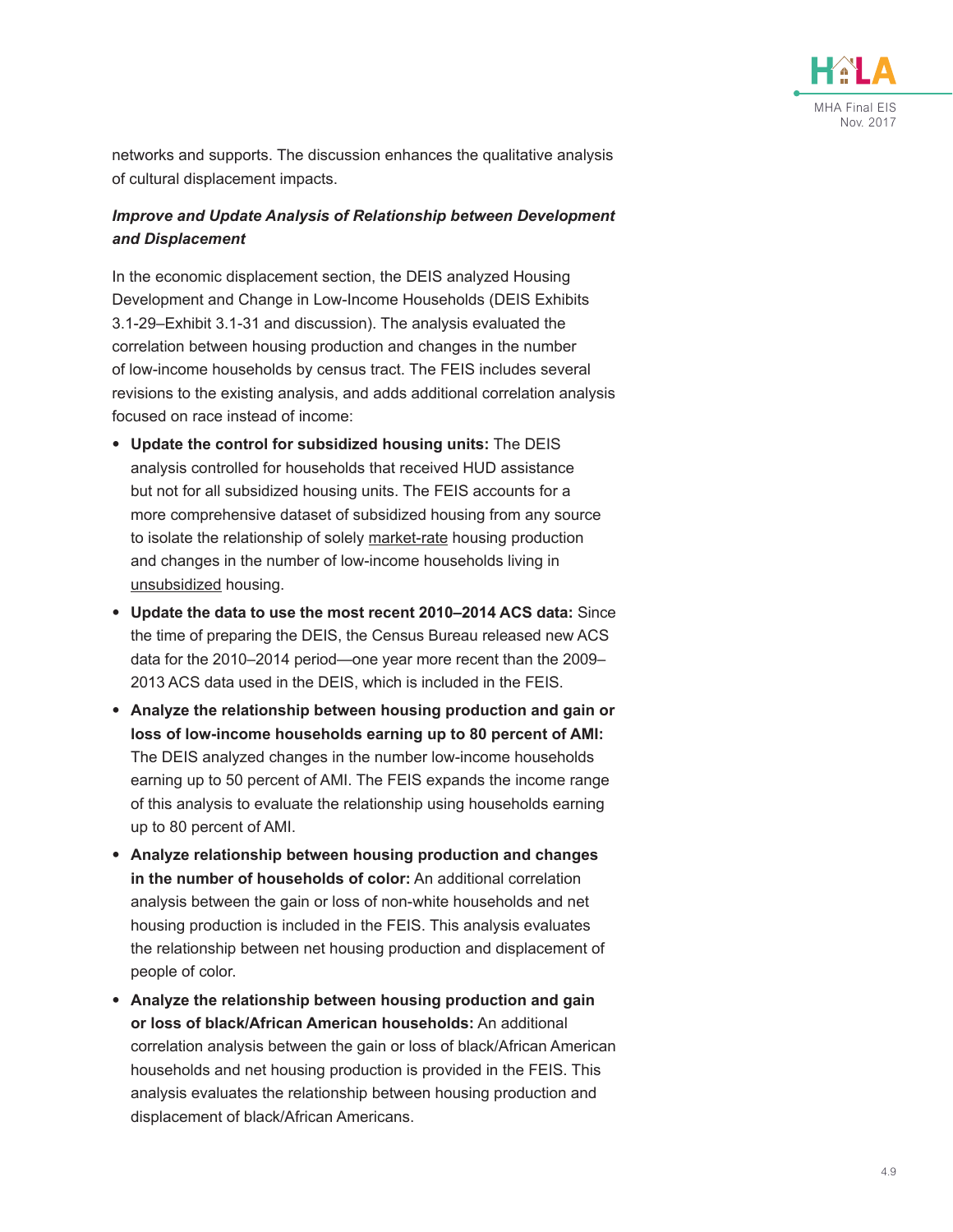

Conclusions of the additional correlation analysis support a finding that the dynamics of economic displacement due to development are somewhat different for low-income populations and for racial minority populations. Recent data show that areas where more housing was developed are not correlated with areas that experienced a loss of low income populations. There is in fact a positive correlation between areas that gained more housing and gain of low-income households. This same relationship is not present between racial minority populations and areas with more development. There was no statistical correlation between development and gain or loss of racial minority populations. Other factors aside from development, including potential cultural aspects of displacement, are at play in the explanation of gains or losses of racial minority populations. Expanded discussion of these results is in Section 3.1.

It should be noted that while racial equity is an important policy issue and consideration in City decisions, racial equity and similar socioeconomic issues are not environmental issues that must be considered in environmental impact statements (WAC 197-11-448). Similarly, the City's SEPA policies do not address socioeconomic issues (SMC 25.05.665). While agencies have the option of including information about non-environmental issues in an EIS, socioeconomic studies do not have a bearing on whether an EIS complies with the requirements of SEPA (WAC 197-11-440(8)). Nevertheless, the City has expanded the analysis in the EIS in response to comments, and to provide additional information to decision makers.

### **DISPLACEMENT RISK / ACCESS TO OPPORTUNITY TYPOLOGY**

**The displacement risk / access to opportunity typology is flawed. The factors considered are not clear or are erroneous. The typology appears to be wrong for an urban village. The typology does not present a spectrum of displacement risk or access to opportunity. The typology should not be used as a planning tool.**

It is acknowledged that some DEIS comments expressed differing opinions about the conclusions of the analysis of displacement risk in the DEIS or a preference for employing different approaches or methodologies. However, the displacement risk/access to opportunity typology used, and the resulting analysis in the DEIS, are believed to provide a rational, informative and helpful framework for evaluating the potential impacts of focusing additional growth in different geographic locations. Pursuant to the SEPA Rules, the lead agency has the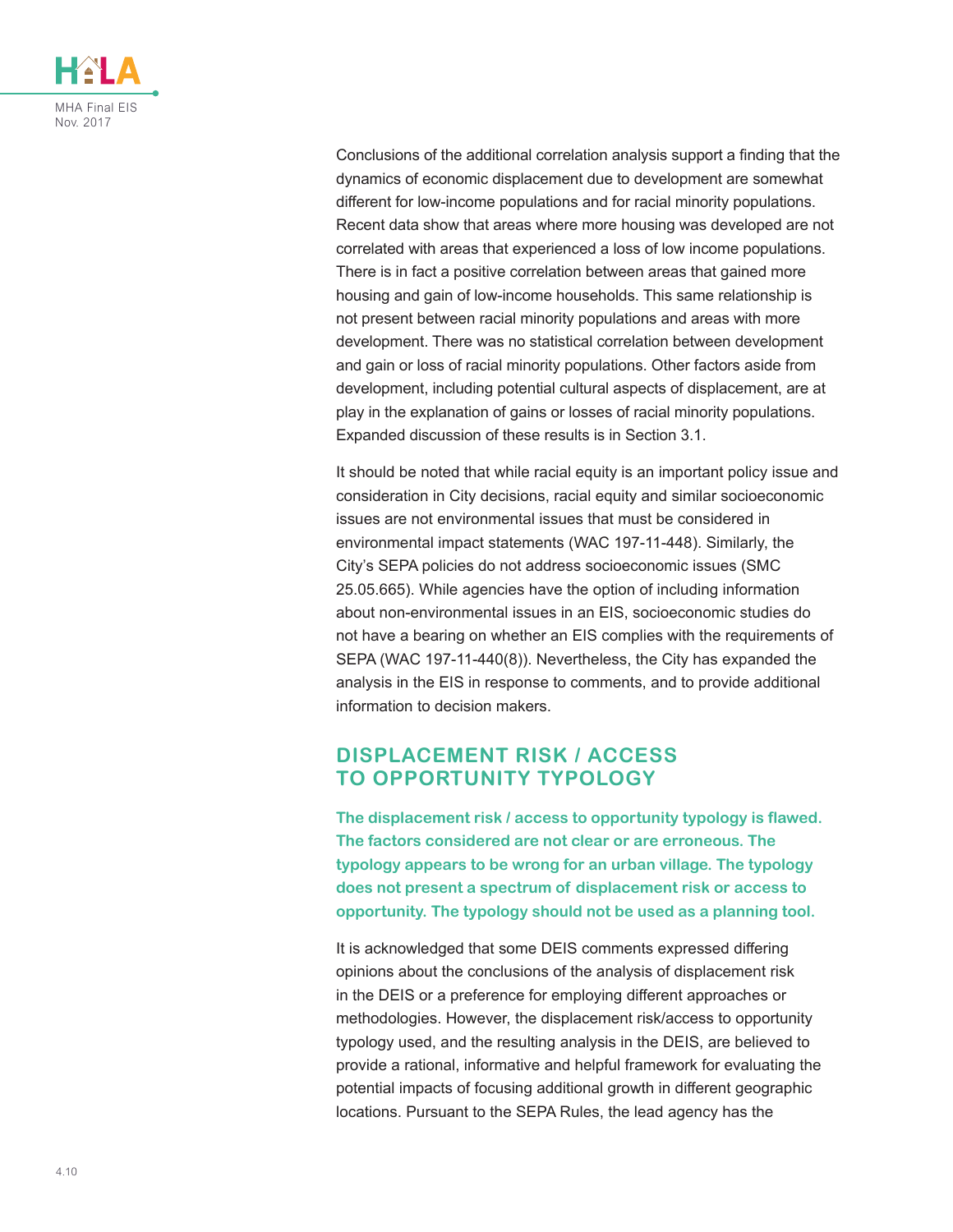

discretion to identify and employ appropriate methodologies for impact analysis (WAC 197-11-442(4)).

Potential residential displacement was raised as an important topic during community outreach efforts for the 2035 Comprehensive Plan and during the scoping process for the MHA EIS. In September of 2016, the City Council passed Resolution 31711, which renewed the emphasis on race and social equity in the Comprehensive Plan update and other planning actions by the city. One of the objectives of the MHA proposed action is to identify alternatives that help to distribute the benefits and burdens of growth equitably.

The Displacement risk / access to opportunity typology is derived from the *Growth and Equity Analysis* that was prepared as an addendum to the Seattle 2035 Comprehensive Plan EIS, and was formally adopted by the City Council. Information from the *Growth and Equity Analysis* was used in the MHA EIS to address the issue of displacement and to allow for an analysis of the extent to which the proposal would distribute the benefits and burdens of growth equitably. Categorizing urban villages by their relative displacement risk and access to opportunity allows the EIS to evaluate whether or not and to what extent impacts could disproportionately impact or benefit historically marginalized populations.

The specific indicators used to construct the displacement risk and access to opportunity types are listed in Appendix A Table 3 and Table 4. Limitations to the data and the currency of information these indices are based upon, are described on page 15 of Appendix A. Despite the limitations, the 14 indicators taken together provide objective information about urban villages based on the sources listed in Tables 3 and 4. This objective information is the most recent, compiled information that was thoroughly vetted and approved which could be used to inform decision makers on the topic of displacement.

The displacement risk and access to opportunity typology provided some input to the formulation of the MHA DEIS alternatives. The indices were used to create varied alternative patterns of the MHA zoning changes and potential growth patterns for study purposes. Specific potential impacts associated with the alternatives, including potential impacts to individual urban villages, are discussed in Chapter 3 of the DEIS. Potential environmental impacts to an urban village are analyzed and disclosed irrespective of how the alternative was formulated.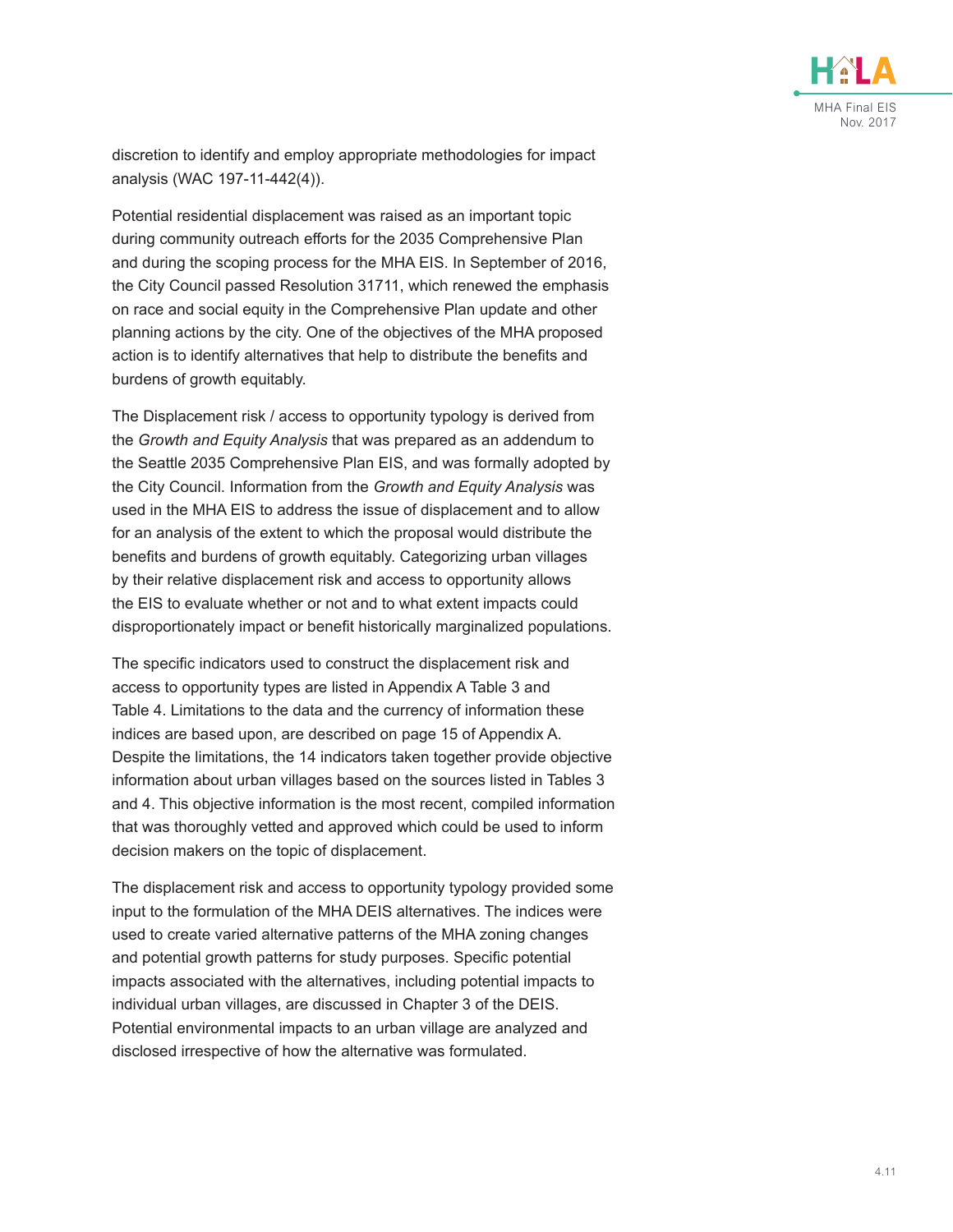

# **ALTERNATIVES THAT COULD MEET OBJECTIVES**

**The DEIS did not review any alternatives to MHA that could achieve the proposed objectives. Alternatives 2 and 3 use the same approach. They are both versions of MHA that would increase zoning capacity to mandate an affordable housing requirement.**

The MHA proposal is an implementation program and is categorized as a non-project or programmatic action for purposes of SEPA review. For these types of programmatic actions, The SEPA rules accord the lead agency flexibility when it prepares EISs and formulates the alternatives which are formally proposed or reasonably related to the proposed action. In addition, the alternatives required in an EIS are limited to those that are consistent with the proposal's objectives, and are reasonable in range and number.

The concept of implementing a requirement to provide (or pay for) affordable housing through and in connection with granting additional development capacity is inherent to the definition of the proposal that is the subject of this EIS, and is evident in the objectives for the proposal as well. The DEIS evaluated a No Action alternative, and two action alternatives that would both implement MHA requirements. The Action Alternatives differ in the intensity and location of development capacity increases and the patterns and amounts of growth across the city that could result.

Certain alternatives varying aspects of MHA implementation were considered but not carried forward for detailed analysis in the DEIS, as identified in Section 2.4. No viable alternatives beyond those included in the DEIS were identified by commenters that could meet the project objectives.

A number of comments suggested that an alternative be studied wherein an affordable housing requirement would apply to development without increasing zoning capacity or providing a development incentive, such as in impact fee or an inclusionary housing requirement. As noted above, imposition of MHA requirements is inextricably tied to granting additional development capacity under the definition of the proposal and its objectives. In addition to leveraging development to create new rent- and income-restricted units, those objectives also include increasing overall production of housing to help meet current and projected high demand. The development capacity increases included in the DEIS alternatives would help meet this objective.

Other comments suggest that a development incentive that is voluntary for developers should be studied as an approach to reach the affordable housing unit goal. As addressed in DEIS Section 2.4 however, a voluntary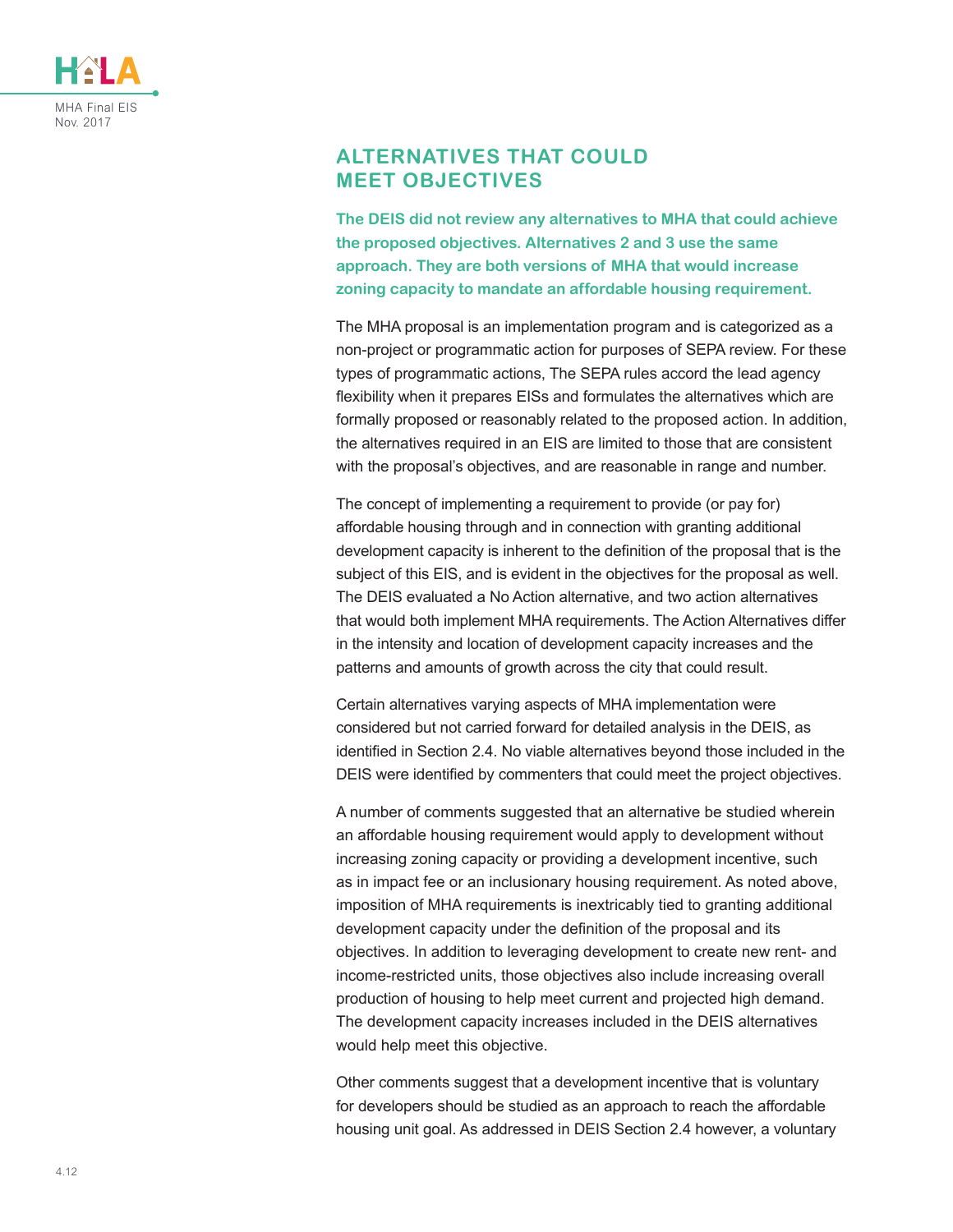

program would not be expected to reach the project objective of producing at least 6,200 affordable housing units at the 60 percent AMI affordability level, since some development projects could elect not to include affordable housing, in patterns and circumstances that are unpredictable.

Other comments suggested that funding strategies from sources other than development should be studied as an alternative to MHA. These concepts such as a property tax or income tax, or contributions by certain large businesses, would meet neither the definition of the proposal nor its objectives. Nonetheless, the City and other partners are actively pursuing a variety of strategies aside from the MHA proposal to increase affordable housing. Those efforts such as the 2016 increase to the Seattle Housing Levy and many others are described in the recommendations of the 2015 Housing Affordability and Livability Agenda (See Section 2.2 Planning Context).

# **MHA AFFORDABLE HOUSING REQUIREMENTS**

**The MHA affordable housing requirements are too low. Higher affordable housing requirements should be studied. The level of affordable housing requirements is a giveaway to developers. The EIS should study significantly higher MHA affordable housing requirements.**

The level of proposed MHA affordable housing payment and performance requirements are discussed in Section 2.3. The specific structure and level of the requirements is based on economic analysis and incorporates core concepts such as:

- Comply with a state approved approach for affordable housing programs;
- Scale the amount of the affordable housing requirement proportionally to the size of the development capacity increase (larger zoning increases have larger affordable housing requirements); and
- Account for stronger or weaker market areas of the city

Requirement amounts would be applied consistently for MHA implementation in the study area as well as other program areas not addressed in the study area of this proposed action.

An EIS alternative with significantly higher MHA performance and payment percentages was considered but not included for detailed analysis in the DEIS. See Section 2.4 for further discussion. There is great variation in development feasibility across the many sites in the study area depending on many factors and unique conditions. It would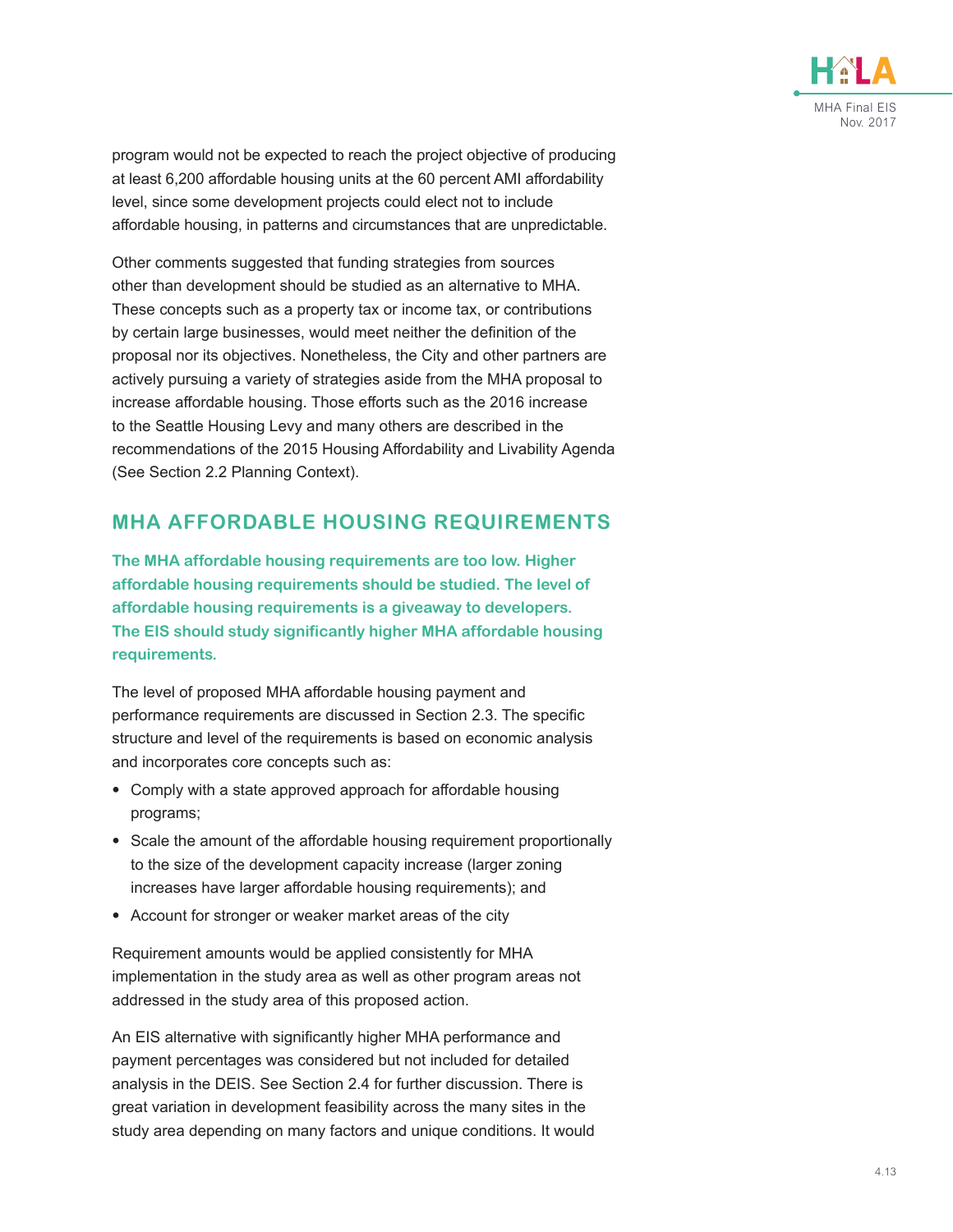

be speculative and infeasible in a programmatic-level EIS to analyze how varied MHA requirements could affect development feasibility on a more site-specific basis.

# **LOCATION OF MHA HOUSING UNITS**

**Concern that MHA affordable housing units from payment will not be located in an urban village or near to where development occurs. MHA units should be required on the site of the development.**

The Seattle Office of Housing strategically invests funds generated by MHA to build new income- and rent-restricted housing throughout the city. These funds are awarded along with other sources of funding to non-profit and for-profit development partners.

The Office of Housing has a strong track record of creating affordable housing in neighborhoods throughout the city. A map of affordable housing developments (attached below) shows a pattern of investments throughout Seattle, and not just in one area of the city.

The Office of Housing relies on several criteria to guide allocation of MHA payment funds. The criteria are codified in the Seattle Municipal Code. For purposes of determining the location for use of MHA cash contributions, the City shall consider the extent to which the housing supported by cash contributions advances the following factors:

- Affirmatively furthering fair housing choice;
- Locating within an urban center or urban village;
- Locating in proximity to frequent bus service or current or planned light rail or streetcar stops;
- Furthering City policies to promote economic opportunity and community development and addressing the needs of communities vulnerable to displacement and;
- locating near developments that generate cash contributions.

The criteria are meant to accomplish a range of goals but in totality are expected to avoid some areas being excluded from getting affordable housing, and avoid inequities in how funds would be distributed.

The EIS estimated the number of net new income and rent restricted housing units that would be built in each urban village in DEIS Exhibit 3.1-36. Some of the net new affordable housing units would be located in every neighborhood according to the assumptions.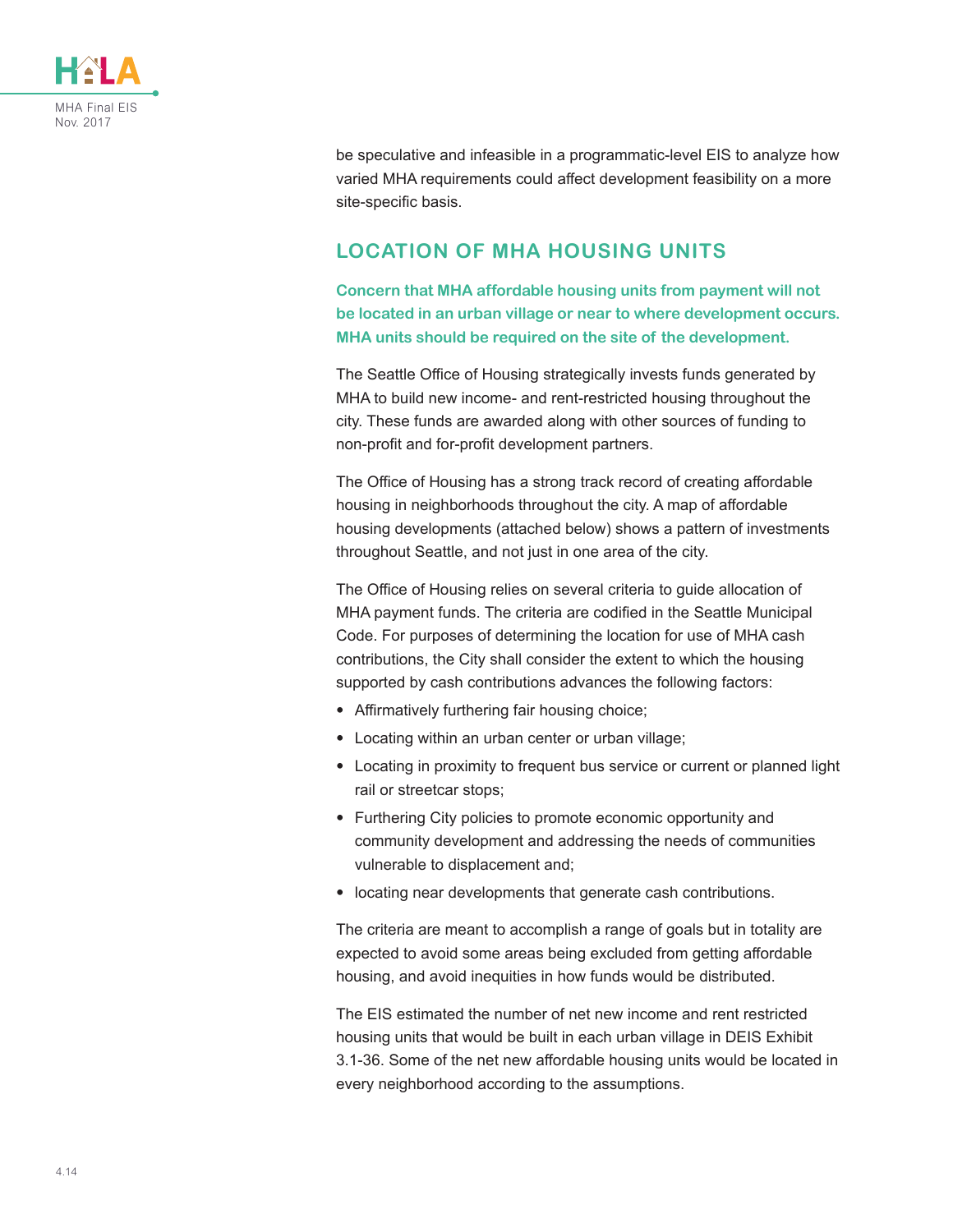



**Exhibit 4–2** Rental Housing Program

*Source: Seattle Office of Housing, 2017.*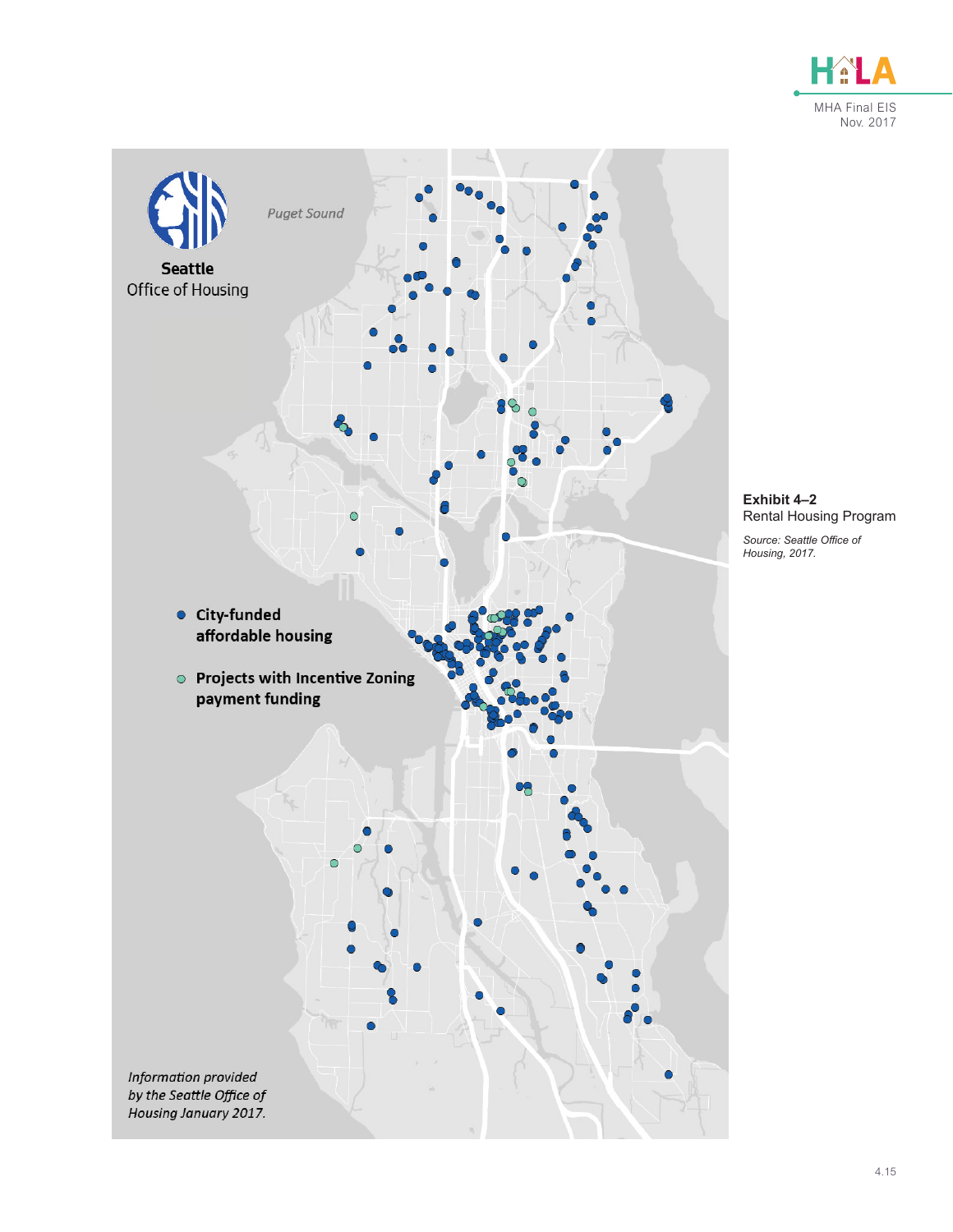

Given the relationship between the MHA payment and performance requirements, it is expected that some developers will choose payment and some will choose performance. Since it is reasonable to assume a mix of performance and payment units, the DEIS assumed that half of development projects would elect performance and half would elect payment. Since Office of Housing makes investment decision based on criteria, the DEIS assumed that the affordable housing units generated from payment would be distributed proportionally to each urban village's share of residential growth. These best available assumptions were used to arrive at an estimation for planning purposes about where the affordable units generated by MHA in the action alternatives could be located.

An action alternative that considered varying the geographic distribution of MHA affordable housing payment units was considered but not included in detailed analysis. Discussion can be found in Section 2.4.

# **IMPACTS TO PUBLIC SCHOOLS**

#### **There is a lack of coordinated planning with Seattle Public Schools and analysis of impacts on Seattle Public Schools is not sufficient.**

The Draft EIS analyzed impacts on Seattle Public Schools (SPS) generally, as required by SEPA Rules for programmatic proposals (WAC 197-11-442(3)), which allow non-project proposals, such as the MHA proposal, to be evaluated broadly. The nature of the programmatic MHA proposal presents an implementation timeframe of 20 years while SPS typically plans their projections in 5 year cycles. In the Draft EIS, each sector and respective urban village within the study area was identified and considered at a programmatic level within the limits of a feasible timeline. The SPS 2012 Facilities Master Plan was used to identify enrollment projections through 2022 as well as existing capital programs that are in place. Impacts and mitigation were identified based on readily available information and past SPS planning efforts to address capacity and enrollment issues.

Programmatic proposals can include a focus on areas of specific concern (WAC 197-11-442(4)). In the instance of public schools, this includes issues of capacity and enrollment. While the information presented in the MHA Draft EIS is both accurate and relevant, anticipatory data through coordination with SPS has assisted in analyzing impacts and mitigation more precisely. Further information needs were identified and close coordination with SPS provided a more defined analysis of enrollment, capacity estimates and the SPS planning cycle. The Final EIS expands on the Draft EIS analysis to include an examination of projected housing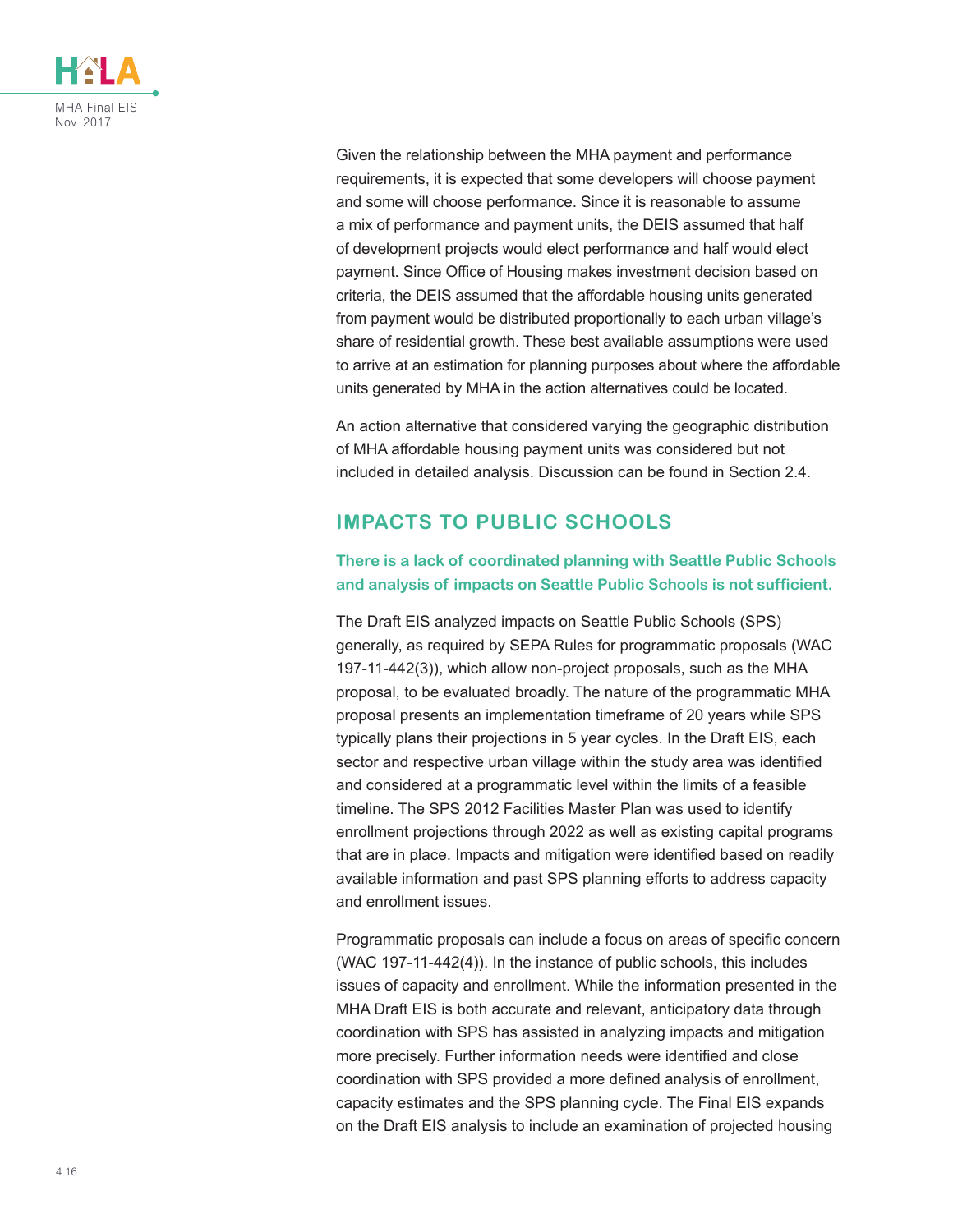

growth as a result of the MHA proposal, the estimated student generation as a result of the MHA proposal, the challenges that SPS encounters with capacity exceedance, and potential mitigation measures to address these challenges within the context of the SPS planning cycle. Discussion of additional mitigation measures is also added in the FEIS.

# **IMPACTS TO HISTORIC RESOURCES**

#### **Analysis of historic resources is not adequate or specific enough to local areas.**

As a Programmatic EIS, the analysis of historic resources is addressed at a high level to provide a general understanding of the City's history and the potential for impacts to historic resources throughout the study area. Each neighborhood in the study area has its own unique history and associated historic resources. It is not possible to provide a detailed history of each neighborhood within the citywide study area in a programmatic EIS of this scale. In addition to the fact that a more general level of detail is appropriate for a programmatic EIS, much of the information that would be required to provide a site-specific analysis is not available.

The Programmatic EIS relies upon existing neighborhood-specific historic contexts and references these to provide information about the history of the study area, where already available. The Draft EIS discloses that not all of the existing properties within the study area have been inventoried nor have historic context statements been prepared for all the urban villages. DEIS Exhibit 3.5-5 lists all the urban villages in the study area and identifies which have been inventoried and which have had historic context statements prepared.

While all urban villages contain resources that meet the minimum age threshold for consideration as a landmark (25 years) or for listing in the National Register of Historic Places (50 years), Seattle's earliest urban villages are likely to contain a higher number of older resources. Beyond age, all of the urban villages may contain resources that are associated with marginalized or underrepresented immigrant communities. These associations often contribute to a resource's potential historic eligibility. Some urban villages in the study area have a higher likelihood for containing these types of resources, such as (but not limited to) the 23rd & Union-Jackson and Columbia City areas. Other areas, such as Licton Springs, have associations with the Duwamish people. Additionally, subsurface archaeological resources associated with Native American tribes and the history of Seattle exist throughout the study area and it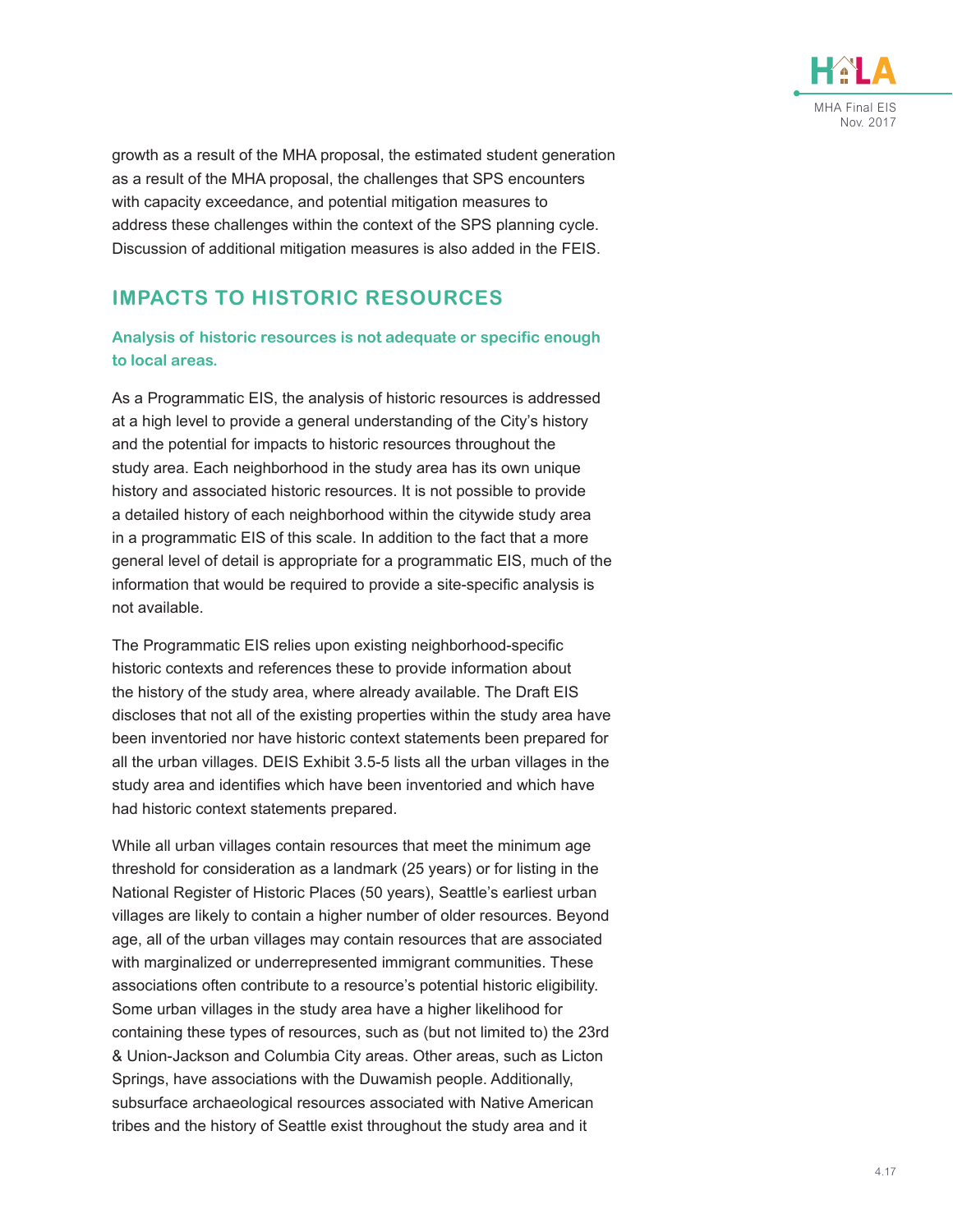

is likely that additional archaeological resources exist that have not yet been identified. To address this, a new mitigation measure in the Final EIS is that the City consider potential impacts to resources that may have these associations when reviewing projects.

As a Programmatic EIS, it is impossible to predict where redevelopment will occur. Demolition of historic buildings could occur under all Alternatives; however, identification and evaluation of potential historic resources and potential historic districts would still occur at the projectlevel under applicable existing City permitting requirements and design review thresholds. As a Programmatic EIS, site-specific analysis is not required by SEPA (WAC 197-11-442).

Potential impacts to each urban village are analyzed in Section 3.5 with regard to the potential growth rates under each alternative. Urban villages with high growth rates were identified as areas where there is higher potential for impact to the overall historic fabric of the urban village. Proposed rezoning changes were also analyzed for potential impacts to historic resources due to the potential for changes in scale. Analysis of the potential impacts to scale is also provided in Section 3.3 (Aesthetics), and Section 3.2 (Land Use).

Under all Alternatives, identification and evaluation of potential historic resources and potential historic districts would still occur at the projectlevel under applicable existing City permitting requirements and design review thresholds. Under all Alternatives, existing local and national historic districts would be excluded from proposed zoning changes and MHA requirements. Potential future impacts to newly-created historic districts would be considered at an individual basis at the time of designation.

The Draft EIS discloses that there are Unreinforced Masonry (URM) buildings throughout the study area and that this is a common building type. URM buildings are often eligible for listing in a historic register and contribute the historic character of neighborhoods. The City maintains a list of URM buildings that is updated quarterly and field verified.

Through the URM Policy Committee, the City is considering adopting a policy that would require seismic upgrades to URM buildings. The Policy Committee submitted its final recommendations to the City on August 3, 2017. To date, the policy has not been adopted. The Policy Committee recommends excluding requirements for buildings that have brick veneer, concrete masonry, and are single-family and two-unit residences (see Unreinforced Masonry Policy Committee, July 25, 2017,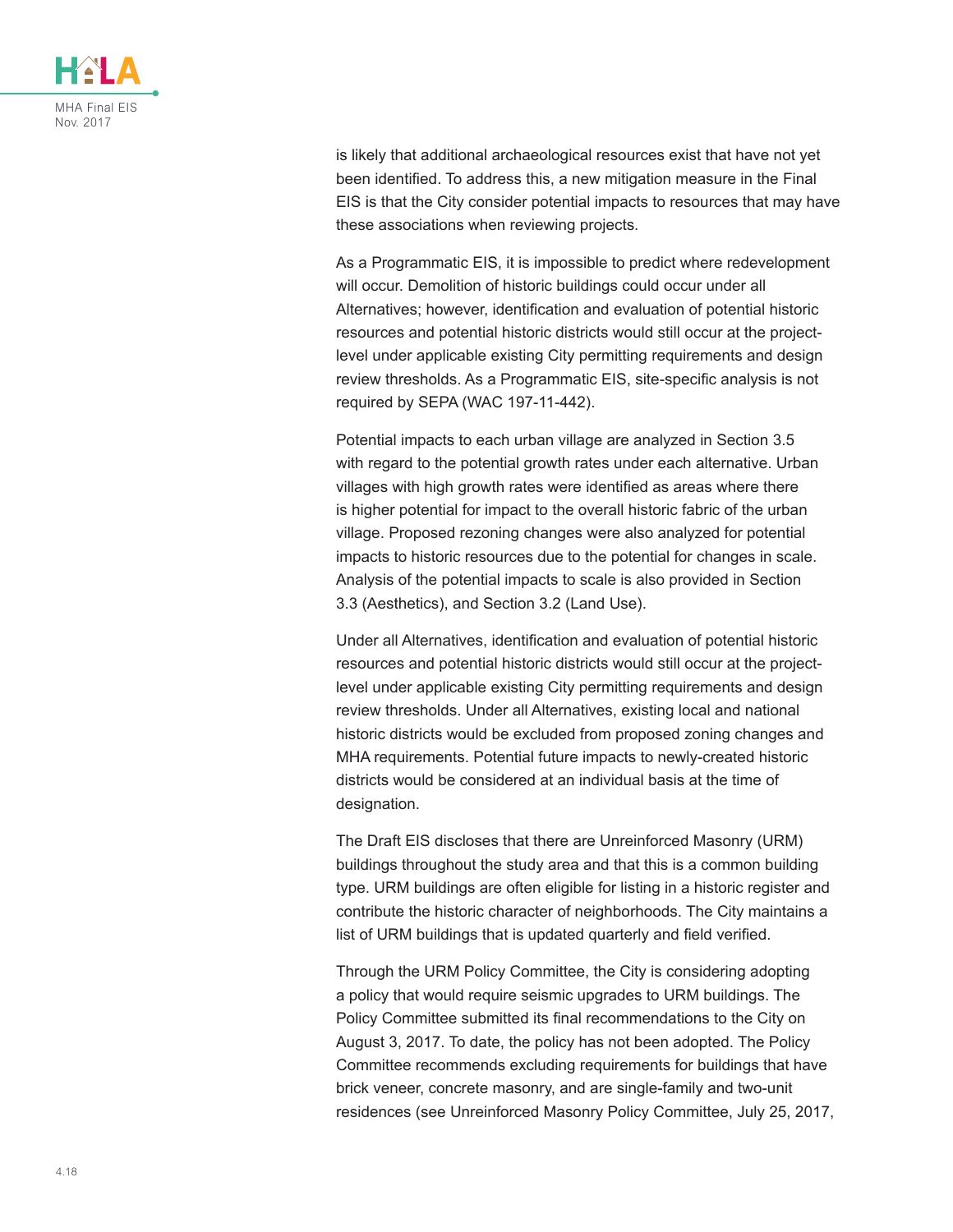

available at [http://www.seattle.gov/dpd/cs/groups/pan/@pan/documents/](http://www.seattle.gov/dpd/cs/groups/pan/@pan/documents/web_informational/p3452259.pdf) [web\\_informational/p3452259.pdf](http://www.seattle.gov/dpd/cs/groups/pan/@pan/documents/web_informational/p3452259.pdf)).

Because the Alternatives are proposing zoning and policy changes, none of the Alternatives would result in direct impacts to historic or cultural resources. Direct impacts have the potential to occur at a project-level, which would be subject to existing project-level review under applicable existing City permitting requirements and design review thresholds.

The mitigation measures proposed in the Draft and Final EIS could reduce potential impacts to historic resources through lowering the thresholds for project-level historic resources review, creating additional historic context statements and proactively nominating resources for landmark review, and prioritize funds for seismic retrofitting of unreinforced masonry buildings that meet eligibility requirements. Additional mitigation measures are included in the Final EIS.

# **IMPACTS TO TREE CANOPY**

#### **There will be a loss of tree canopy due to the proposal, impacts on tree canopy are underestimated.**

As a Programmatic EIS, the analysis of tree canopy is constructed to provide a general understanding of the potential for tree canopy loss or gain under each alternative. The method and assumptions for the tree canopy analysis are provided in Section 3.6 Biological Resources, at DEIS page 3.260. Changes in canopy coverage are expected even under the No Action alternative, but would be a result of current zoning and tree protection policies, codes and development standards. The most recent, 2016 LiDAR data are the primary source for analysis of tree canopy coverage. Changes in tree canopy coverage over time include tree losses due to development as well as tree maturation and planting.

As identified in the Draft EIS, an incremental loss of tree canopy of 0.5 percent or less is estimated for the action alternatives. Due to the small increment, and the anticipated implementation of mitigation measures including options the city is currently exploring, the potential impacts to tree canopy are not expected to be significant. Mitigation measures are discussed in greater detail in the FEIS, and include steps outlined in the recently issued executive order. Several specific code changes are added in the FEIS as an integrated part of the proposal to enhance tree protections. These include modification to green factor requirements to give greater weight to tree preservation, incentives in design review for tree preservation, and a new tree planting requirement in the Residential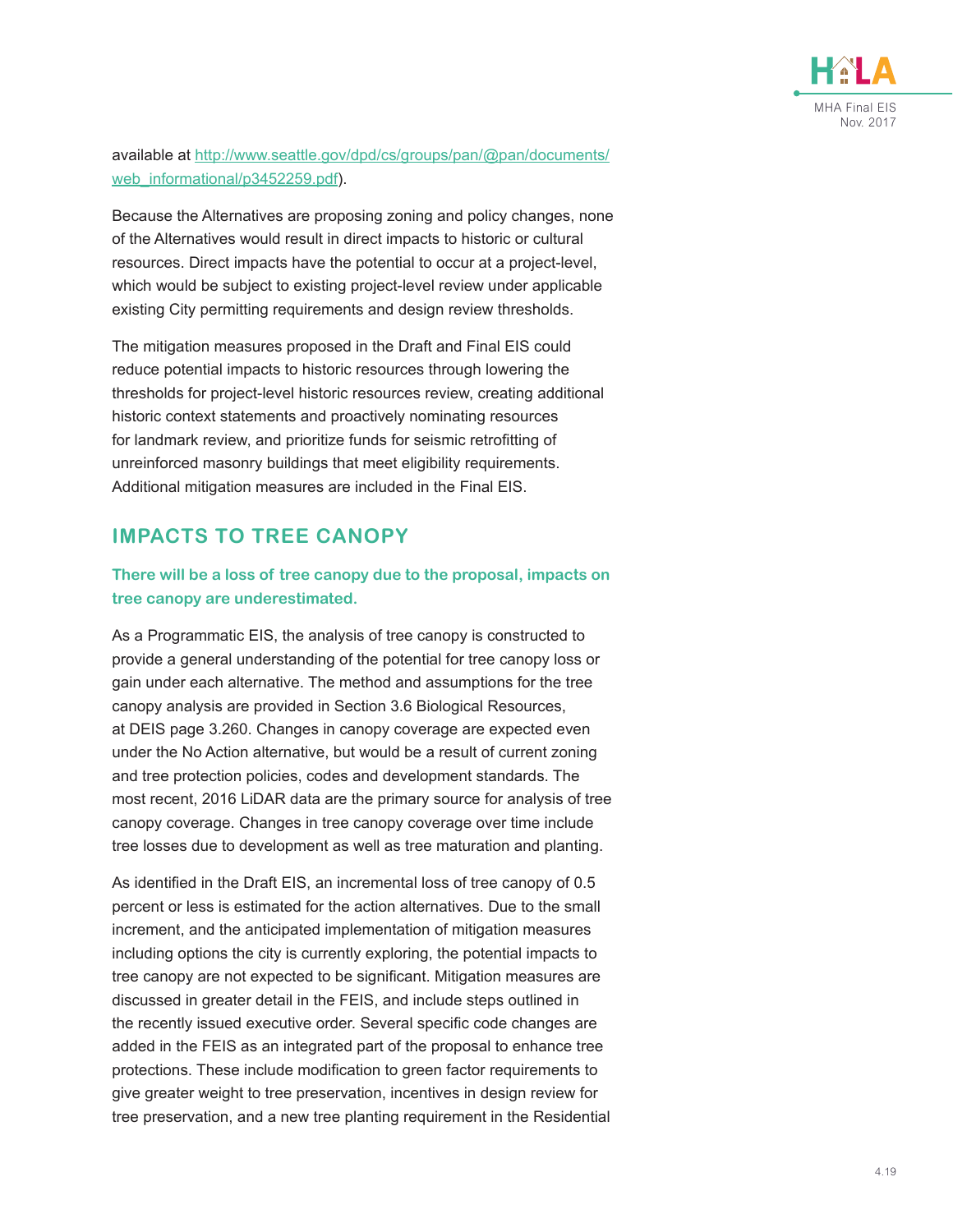

Small Lot (RSL) zone. Anticipated mitigation measures could have the intended effect of increasing tree canopy citywide towards the city's stated 30 percent goal over the planning horizon.

#### **PARKING IMPACTS AND MITIGATIONS**

**Impacts to on-street parking are not adequately addressed and the identified mitigation for on-street parking impacts will not be effective.**

The DEIS acknowledges a parking deficiency under the No Action Alternative and significant adverse impacts under Alternatives 2 and 3. The threshold for a significant parking impact is defined as parking demand exceeding supply. To mitigate those impacts the DEIS proposes a variety of mitigation measures.

For clarity, in the Final EIS the "Travel Demand Management and Parking Strategies" mitigation section is divided into two separate sections:

- **Travel Demand Management:** these strategies would encourage non-auto travel reducing the likelihood that people will own a car and thus indirectly mitigating the on-street parking impact by reducing overall on-street parking demand.
- **On-Street Parking Management:** these strategies would directly address on-street parking impacts through pricing, restricted parking zones and other means.

This is a programmatic EIS that addresses area-wide land use zoning changes, rather than a project-specific proposal. Since the actual locations and sizes of development are unknown at this time, the specific mitigation projects that will be required are also unknown. Individual development projects will undergo separate and more detailed SEPA review during which specific impacts and mitigation (including on-street parking) will be determined. Seattle Municipal Code 25.05.675.M.2.b expressly exempts on-street parking impact mitigation for new residential development within "portions of urban villages within 1,320 feet of a street with frequent transit service." This exception covers much of the area affected by the MHA proposal. Any areas not covered by that provision would be subject to mitigation during the project review.

Although City policy does not require mitigation for high on-street parking demand in urban villages near frequent transit, the City has three programs to manage parking demand: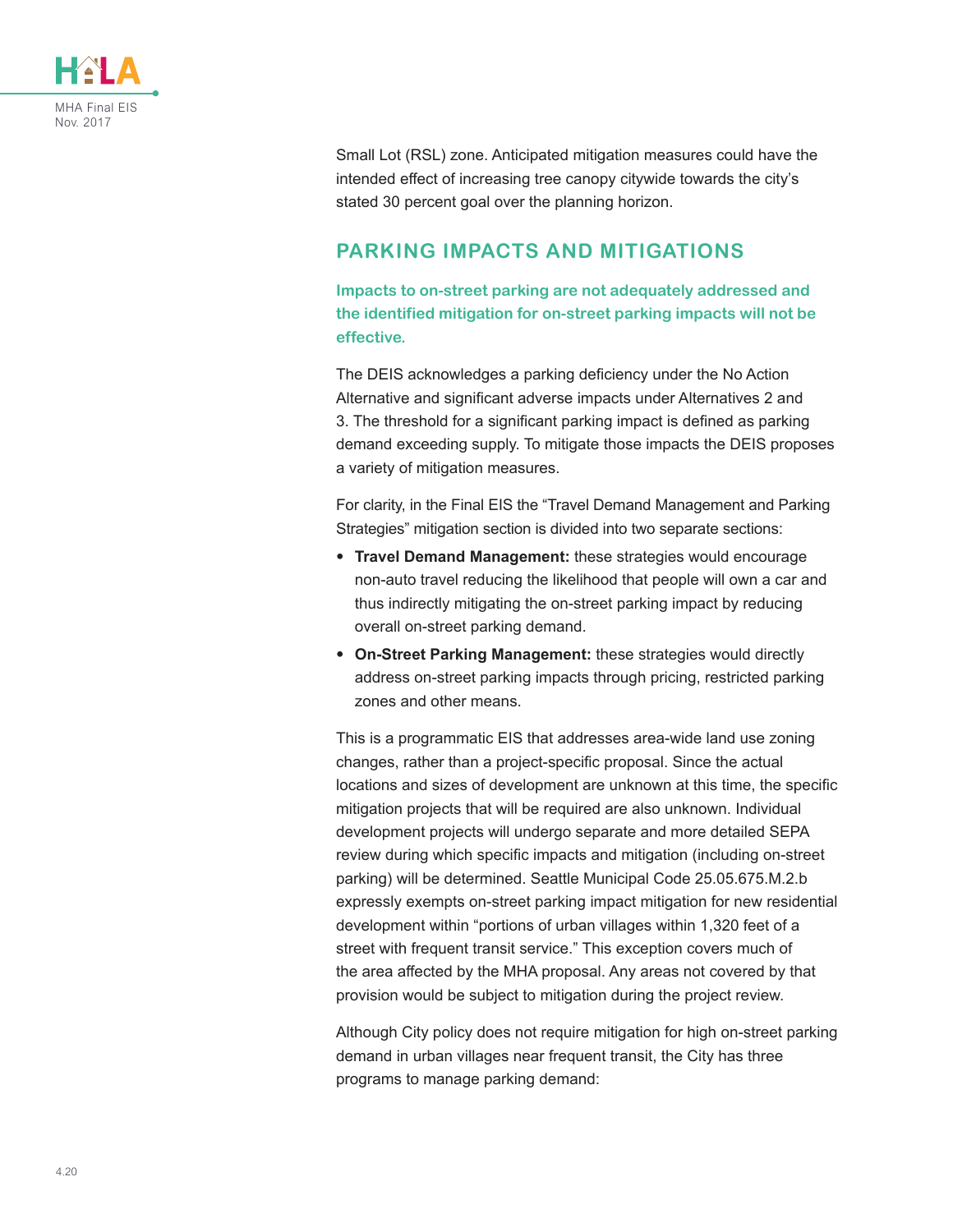

- **Performance-Based Parking Program:** paid parking area expansions and price adjustments are routinely considered as part of the City's ongoing program.
- **Restricted Parking Zone (RPZ) program:** RPZ revisions could include splitting existing RPZs into multiple zones, adding new RPZs, adjusting RPZ boundaries, and revising policies in areas that are oversubscribed, for example limiting the number of permits issued. Details of how changes in permit allocation would be implemented would be determined by SDOT.
- **Community Access and Parking Program:** SDOT works with community members to identify challenges and opportunities and implement changes. Parking recommendations could include new time-limit signs, load zones, paid parking, restricted parking zones, bicycle parking, or other changes.

# **FAMILY-FRIENDLY HOUSING**

#### **Concern that the proposed action will not create family sized housing units, or affordable family sized housing units. The impacts on supply of family-sized housing are not adequately analyzed.**

Section 3.1.2 Impacts discusses impacts on the housing supply, including analysis of how the types of housing likely to be produced under the alternatives would be likely to meet the needs of families with children and larger households. Housing types in the Lowrise and Residential Small Lot zones are more likely to be ground-related units, such as townhouses, rowhouses, duplexes and small single family structures, all of which are conducive to larger households. DEIS Exhibit (3.1-33 and 3.1-34) analyzes the capacity for housing growth in the RSL and Lowrise zones, compared to Midrise & Highrise residential zones and Commercial / Mixed-Use zones that are more likely to produce smaller unit studio and one-bedroom housing units.

Description and visual models of housing types that would be produced in proposed zones including the RSL zone are in Appendix F. (See page 16 MHA Urban Design and Neighborhood Character Study). As noted, the RSL zone is expected to encourage modestly sized single family ownership homes (i.e. 1,500–2,000 sq. ft.) and expand access for more people to live in single family neighborhoods. Quantities of zoned land in the RSL zone under the action alternatives is found in Appendix H, exhibits H-1 and H-2. Additionally, a new development standard in the MHA LR1 zone is part of the proposal to encourage family sized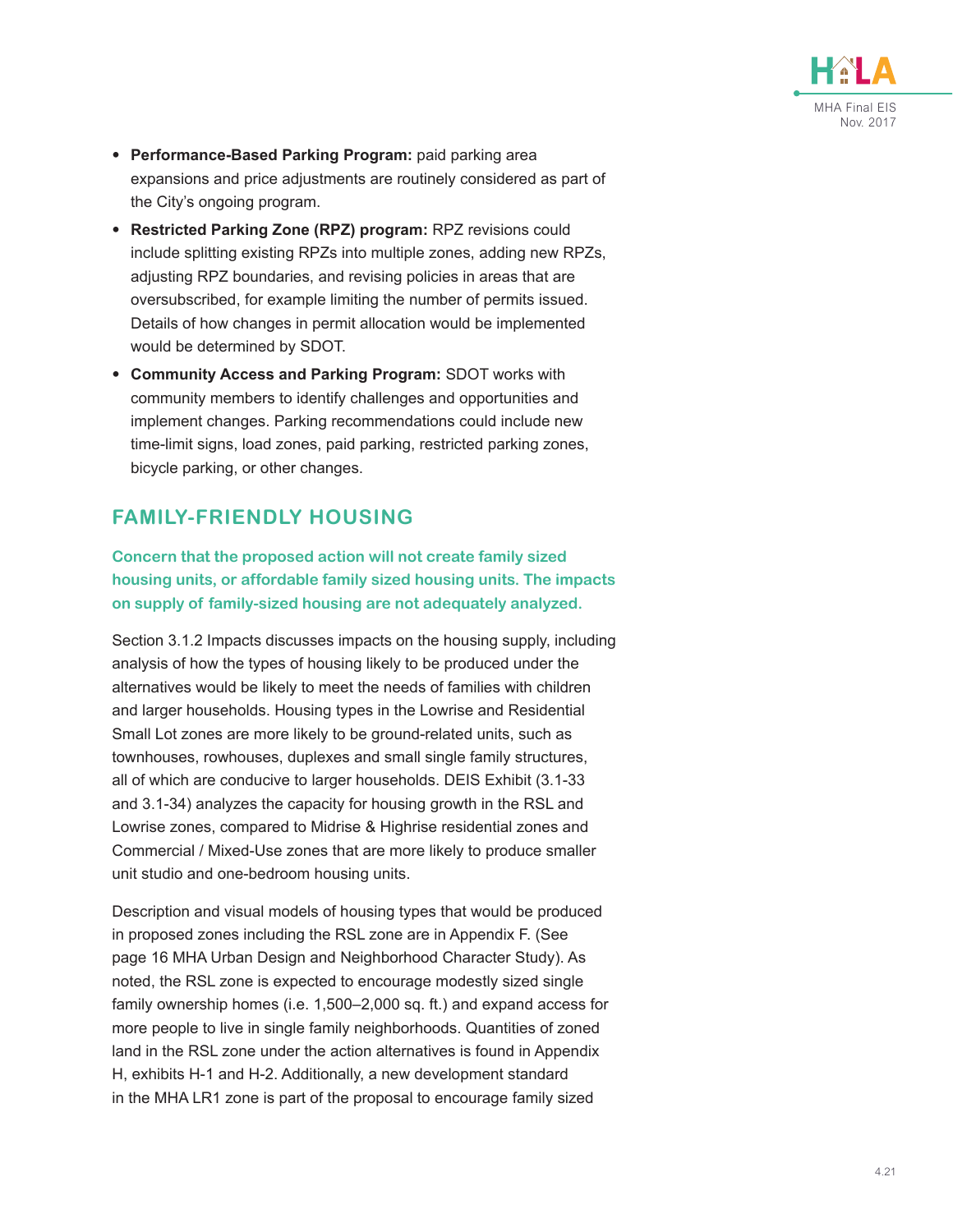

housing. A minimum number of family-sized housing units would be required in this zone. (See Appendix H).

Regarding rent and income-restricted family-sized housing units, the City's Office of Housing makes investment decisions for how MHA funds generated from payment will be made. Office of Housing makes investment decisions based on criteria including a priority to direct funding to vulnerable populations that may include low-income families. In the past, OH funding awards have been made to fund development projects consisting of family-sized housing.

# **PUBLIC LANDS FOR AFFORDABLE HOUSING**

#### **The City should make use of surplus public land to provide affordable housing. This approach should be an alternative to MHA.**

Although the reuse of public lands to provide affordable housing is a strategy that is actively being pursued by the City and other government agencies, it would not meet the definition of the proposal or its objectives. Discussion of other strategies to provide affordable housing aside from MHA is provided in Section 2.2 Planning Context.

Examples of recent efforts by local government to make public lands available for affordable housing include the reuse of the former Fire Station 39 in the Lake City neighborhood for family-sized low-income housing, which is currently under construction. Former City-owned property at Yakima Ave. S. in the Judkins Park neighborhood will be awarded in 2018 to a non-profit housing provider to construct permanently affordable homeownership homes. Reuse of property owned by King County Metro adjacent to the future Northgate Light Rail station will include dedicated low-income housing. These and other efforts will continue, and are additional to the stated objectives of the proposal.

Please also note there are limitations to the impact reuse of public lands can have towards creation of affordable housing. Even in cases where land can be provided free of charge to a builder, the costs to construct and operate affordable housing are significant and require funding sources. Additionally, there are statutory limitations on the reuse of certain lands. For example, public utilities must receive fair market value when properties are disposed of for lands they own.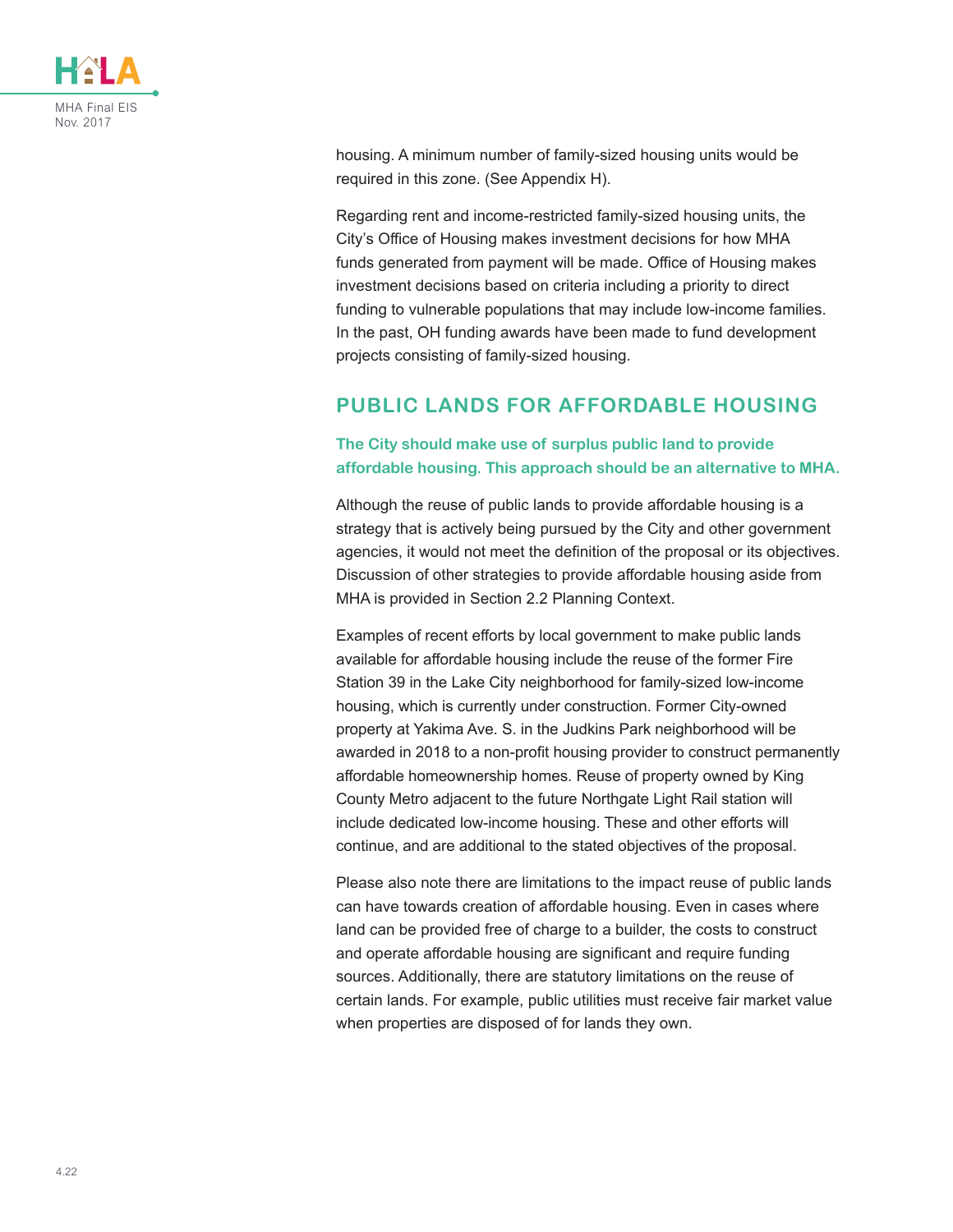

### **SINGLE FAMILY ZONES OUTSIDE OF THE STUDY AREA**

**Single Family zones throughout Seattle should be rezoned to allow a greater variety of housing, and have affordable housing requirements.**

The proposed action and study area are described in Section 2.1. The proposed policy for MHA implementation is to make zoning capacity increases to implement MHA in areas that are already zoned for commercial or multi-family development, all areas within existing urban villages, and in urban village expansion areas studied as part of the Seattle 2035 planning process. These places were determined through policy deliberation, and growth planning consistent with the Seattle 2035 plan, to be the most appropriate locations for development capacity increases to implement MHA.

For single family zoned areas outside of urban villages, the Seattle 2035 Comprehensive Plan includes policies that generally support the preservation of single family land use. The Single Family designation on the future land use map for these lands would render changes of zoning to other uses (i.e. multifamily residential) as inconsistent with the Comprehensive Plan. Additionally, the proposed action would achieve objectives, including the objective for amount of new affordable housing, without MHA implementation in single family areas outside of the study area.

As part of separate actions or future actions, strategies to explore how housing that is more affordable, and strategies to encourage a greater variety of housing types, could be achieved in Single Family areas outside of the study area. Analysis of these separate strategies would depend on priorities established by decision-makers including the mayor and City Council.

# **IMPACTS TO SANITARY SEWER SYSTEMS**

#### **There will be impacts to sanitary sewer systems due to the proposal.**

Impacts to sanitary sewer systems within the study area were discussed and identified in the MHA Draft EIS, Section 3.8, Public Services and Utilities. As discussed, there would be no direct impacts to public services and utilities due to MHA implementation. Indirectly, future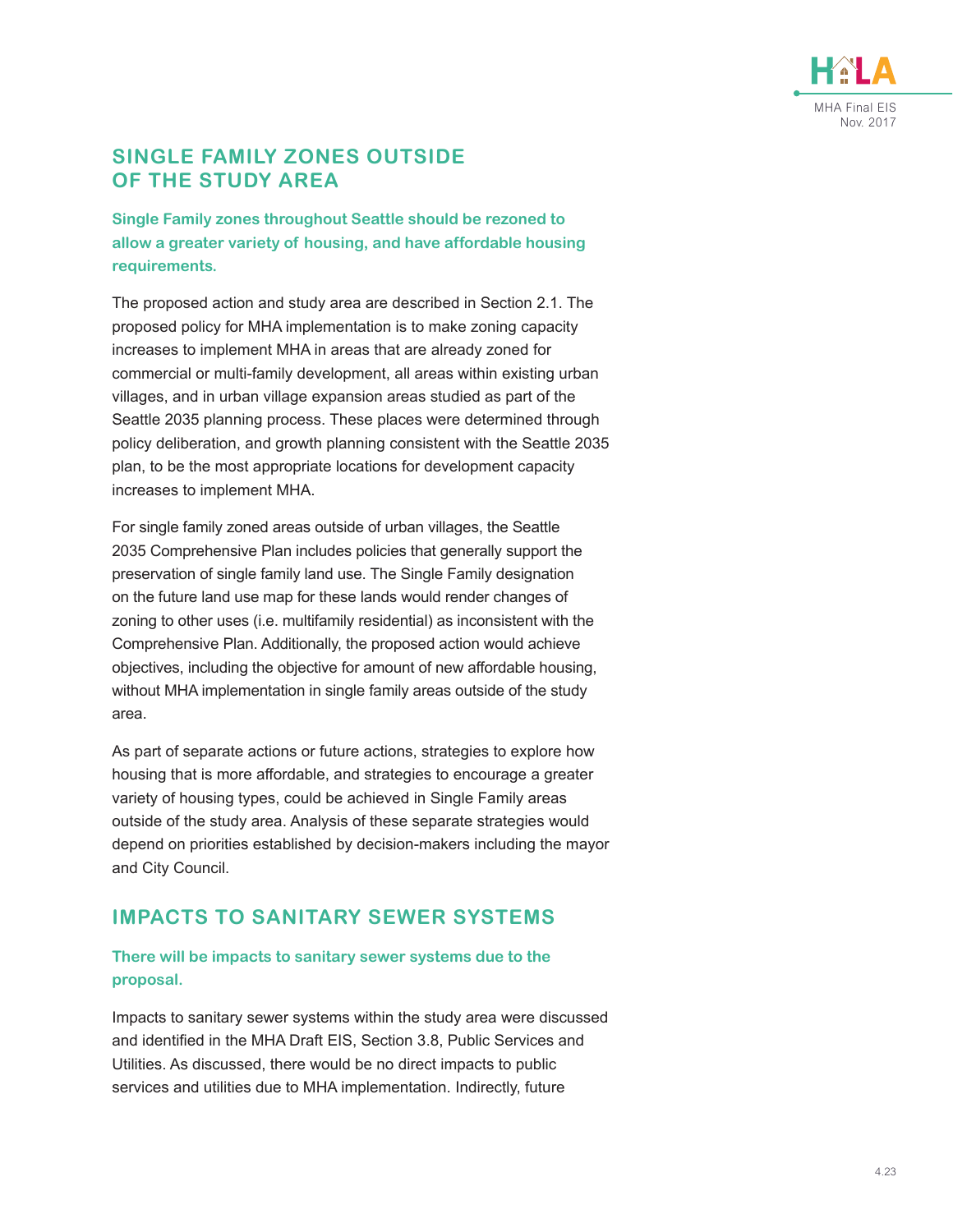

development under MHA would likely result in an increase in population and potentially a greater demand on local sewer systems.

As identified in the Draft EIS, future demand on sewer systems would be addressed through existing Seattle Public Utilities (SPU) practices that ensure development is not endorsed without identification of demand and availability of utilities and addressing capacity issues where they occur prior to development. These measures are currently in place and compliance is required prior to permit issuance.

Capacity of sewer systems was considered at a programmatic level per SEPA Rules (WAC 197-11-442). MHA would be implemented over a 20-year planning period. Prior to implementation, developers would be required to demonstrate sufficient capacity for the proposed flow. The Programmatic EIS is not required to consider individual sewer systems or treatment plants at this level of analysis. Impacts to individual treatment plants, including the West Point Treatment Facility, would be considered at the project-level as development occurs.

### **NATURAL PARKS LANDS POLICIES**

**I oppose any policy or use changes for natural park lands specifically the 2,500 acres in the Green Seattle Partnership restoration process.**

The proposed action to implement MHA does not include any policy changes related to the use of natural park lands. Section 3.7 discusses potential impacts of the proposed action on parks and open space. Section 3.7.3 describes mitigation measures. None of the identified mitigation measures call for policy or use changes for natural park lands.

# **COMMUNITY ENGAGEMENT**

#### **There has not been enough community engagement on the proposed action.**

The City has informed and engaged the community through an extensive outreach program about MHA over a multi-year period. Involvement has occurred both independent and in coordination with the SEPA environmental review process. Engagement included in-person and online community input, including more than 180 meetings in a variety of formats and locations.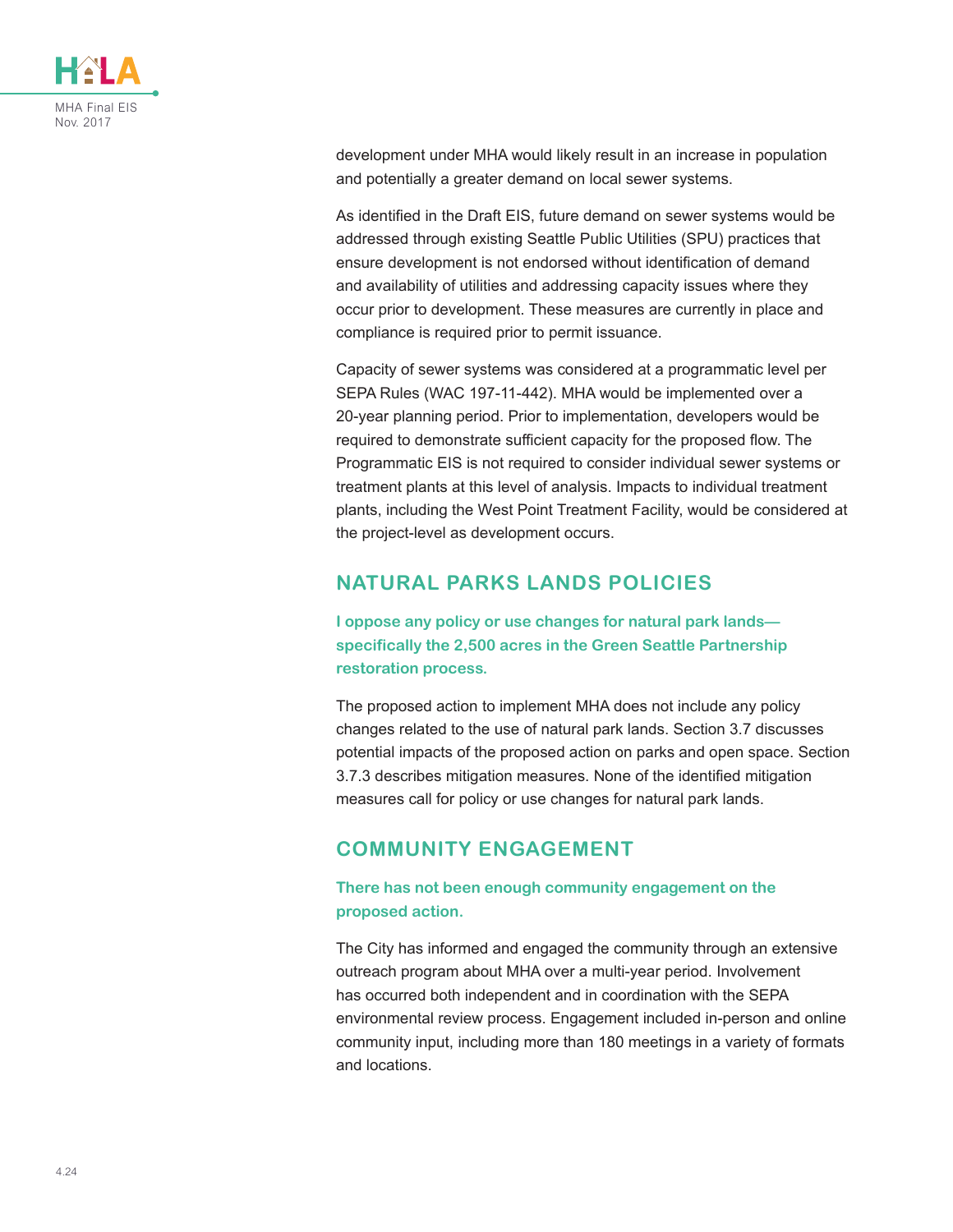

The MHA community engagement program is summarized in DEIS Section 2.2 (page 2.13), and more fully in Appendix B Summary of Community Input. Community engagement activities included:

- Translation of key informational materials to six languages: Chinese, Somali, Korean, Spanish, Tagalog, and Vietnamese
- More than 180 community engagement meetings, including citywide public open houses, in-depth community design workshops, and neighborhood meet-ups
- Information mailing sent to more than 88,800 urban village residents
- Door-to-door canvassing to more than 10,000 households in urban villages
- Regular newsletter updates to more than 4,200 recipients
- Ongoing online dialogue with more than 1,100 registered users (hala. consider.it)
- Reddit Ask-Me-Anything (AMA) events with more than 600 comments
- Website with more than 5,000 monthly page views
- Telephone Townhalls that reached more than 70,000 Seattle households
- Nine-month community focus group process that included over 600 volunteer hours from community members
- Hundreds of questions answered on the HALA hotline (206) 743-6612 and [halainfo@seattle.gov](mailto:halainfo%40seattle.gov?subject=)

For the purposes of environmental review under SEPA, pursuant to City regulations, the City issued a combined Determination of Significance (DS) and scoping notice on July 28, 2016. The scoping public comment period extended to September 9, 2016, and included two opportunities for in-person EIS scoping comments on August 13, 2016, and August 27, 2016. The City published and issued the Draft EIS on June 8, 2017, with a comment period that was extended to 60 days. A DEIS open house and public hearing was held on June 29, 2017.

#### **DISPLACEMENT ANALYSIS**

**Concern that the proposed action will result in a greater number of displaced households than estimated. The impacts of potential household displacement are not adequately analyzed.**

As described on page 3.29 of the DEIS, displacement refers to a process wherein households are compelled to move from their homes involuntarily due to the termination of their lease, rising housing costs,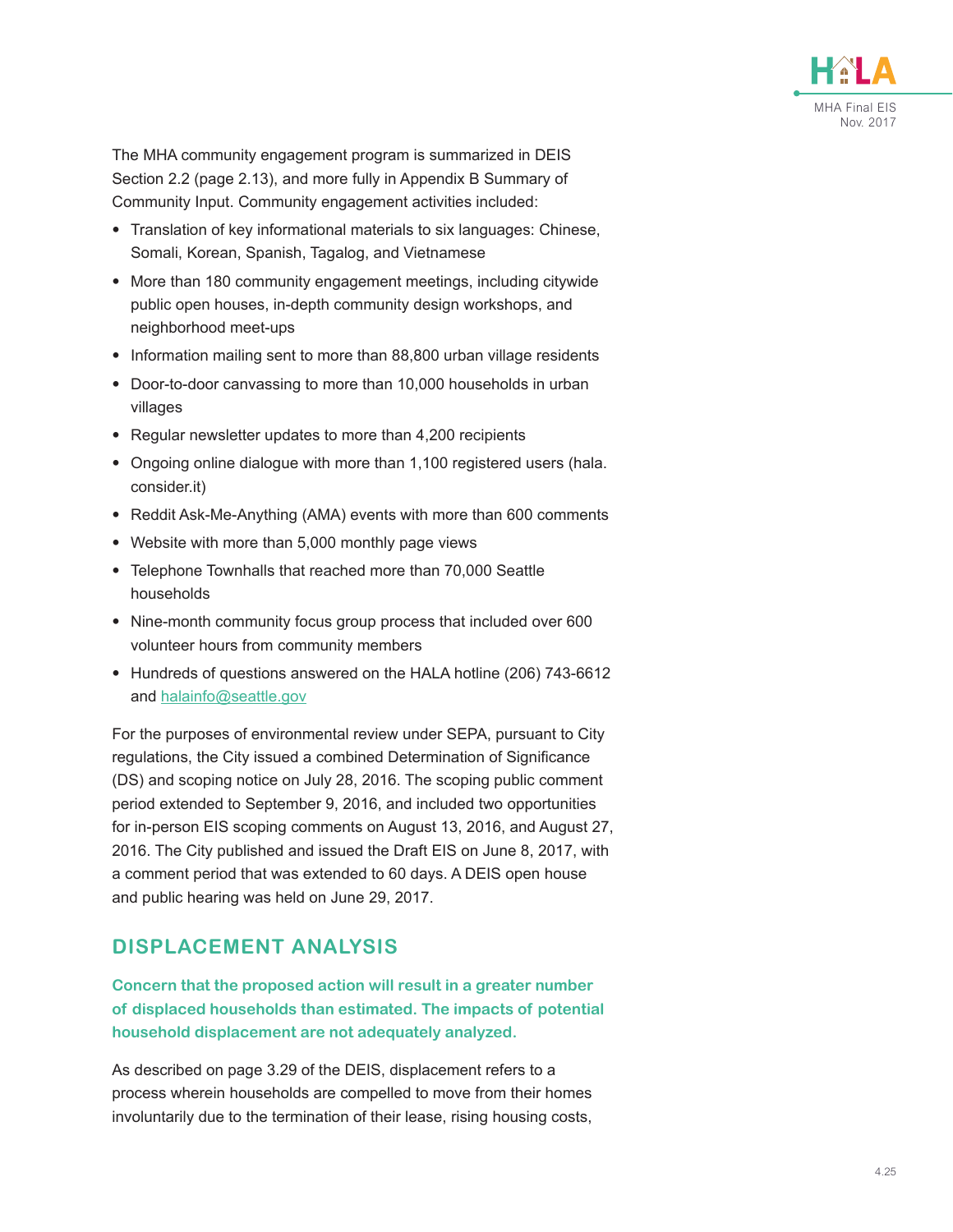

or another factor. While there is ample evidence that displacement is occurring in Seattle, many forms of displacement are impossible to measure directly with available data. Pages 3.29 through 3.44 of the DEIS present analysis of the best available data in order to summarize historic instances of displacement that can be measured throughout the study area. The findings of this analysis are then used as assumptions to help quantify differences in potential displacement impacts between the three alternatives, as presented on DEIS pages 3.52 through 3.61. This discussion of displacement acknowledges limitations in our ability to fully and accurately predict future displacement impacts due to challenges associated with measuring displacement as well as uncertainty regarding where redevelopment will occur during the next 20 years. These limitations apply to all three alternatives.

As noted on page 3.30 of the DEIS, Tenant Relocation Assistance Ordinance (TRAO) records are the best available source of data about physical displacement of households due to the demolition and redevelopment of rental properties, despite known limitations. Discussion of those limitation is provided in the footnote on DEIS page 3.30 as well as the text on DEIS page 3.33. The DEIS uses these records to estimate the historic percentage of all demolitions that resulted in the physical displacement of a low-income household, as discussed on pages 3.55 through 3.57. These percentages are used to provide an estimate of the physical displacement of low income households due to demolition activity that may be expected under each alternative. While these impacts are likely to be underestimated due to limitations in the TRAO data, the degree of underestimation would apply equally to all three alternatives. Therefore, the quantification of displacement impacts is useful for comparing the relative impacts of the three alternatives.

Additional analysis is presented in the DEIS to put these physical displacement estimates into context. DEIS Exhibit 3.1-41 presents estimates of cumulative low income households displaced due to demolition, renovation, or change of use, including displacements due to demolitions already permitted. DEIS Exhibit 3.1-38 presents estimates of the total number of demolished units in each alternative. Since many demolished homes were owner-occupied before demolition, it is not expected that every demolished unit would result in the involuntary displacement of a household at any income level. Nonetheless, these estimates of total demolished units by alternative provide an upper bound for comparing the potential physical displacement impacts of each alternative.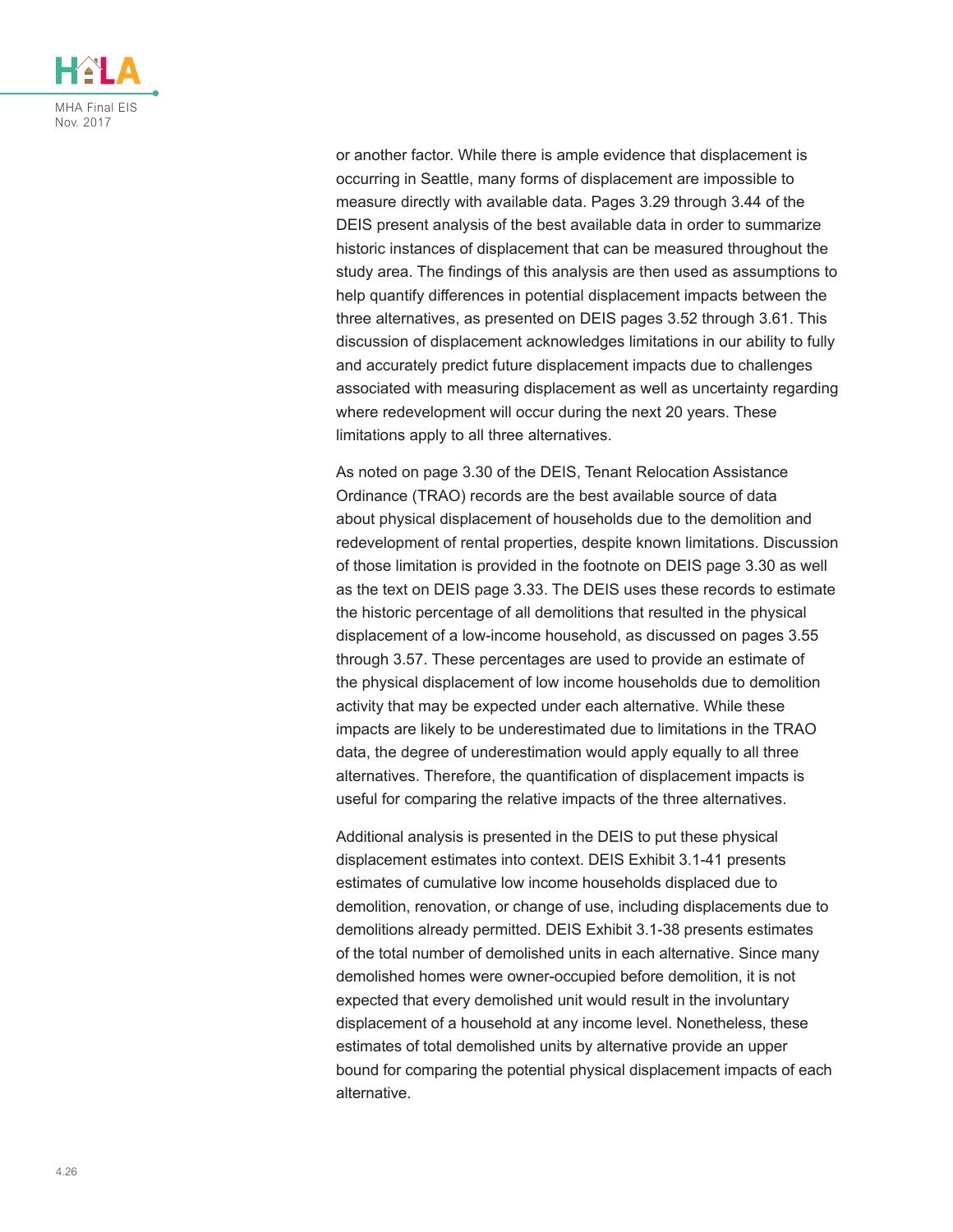

Due to Seattle's rapidly rising housing costs, economic displacement is likely to be an even greater problem than physical displacement. However economic displacement is an even more difficult phenomenon to measure directly. An indirect quantitative assessment of potential economic displacement of low income households in neighborhoods across Seattle is presented on DEIS pages 3.33 through 3.42. However too much uncertainty exists to reliably quantify economic displacement impacts looking forward. Therefore, the DEIS evaluates the potential economic and cultural displacement impacts of alternatives qualitatively, with reference to both historic trends as well as anticipated impacts of the alternatives on housing affordability and the availability of incomerestricted subsidized housing.

# **STORMWATER INFRASTRUCTURE**

#### **There will be impacts to stormwater drainage systems due to the proposal.**

Impacts to stormwater drainage systems in the study area were discussed and identified in the MHA Draft EIS, Section 3.8, Public Services and Utilities. Future development under the MHA program would likely result in an increase in population and potentially a greater demand on local stormwater drainage systems.

Capacity of stormwater drainage systems was considered at a programmatic level per SEPA Rules (WAC 197-11-442); MHA would be implemented over a 20-year planning period. Prior to implementation, developers would be required to demonstrate compliance with the Seattle Stormwater Code, even where drainage control review is not required. These measures are currently in place and compliance is required prior to permit issuance.

Some development is required to improve stormwater drainage systems where formal drainage systems are not in place. The DEIS notes that smaller development may not be required to improve drainage systems, and where these developments occur in areas of informal drainage an impact could result. The DEIS discusses urban villages with large amounts of informal drainage in the discussion of impacts to drainage systems.

The Programmatic EIS is not required to consider individual drainage systems improvements at this level of analysis. Impacts to drainage from individual developments would be considered at the project-level as development occurs. Mitigation measure are identified, which could at least partly mitigate potential impact in areas of informal drainage.